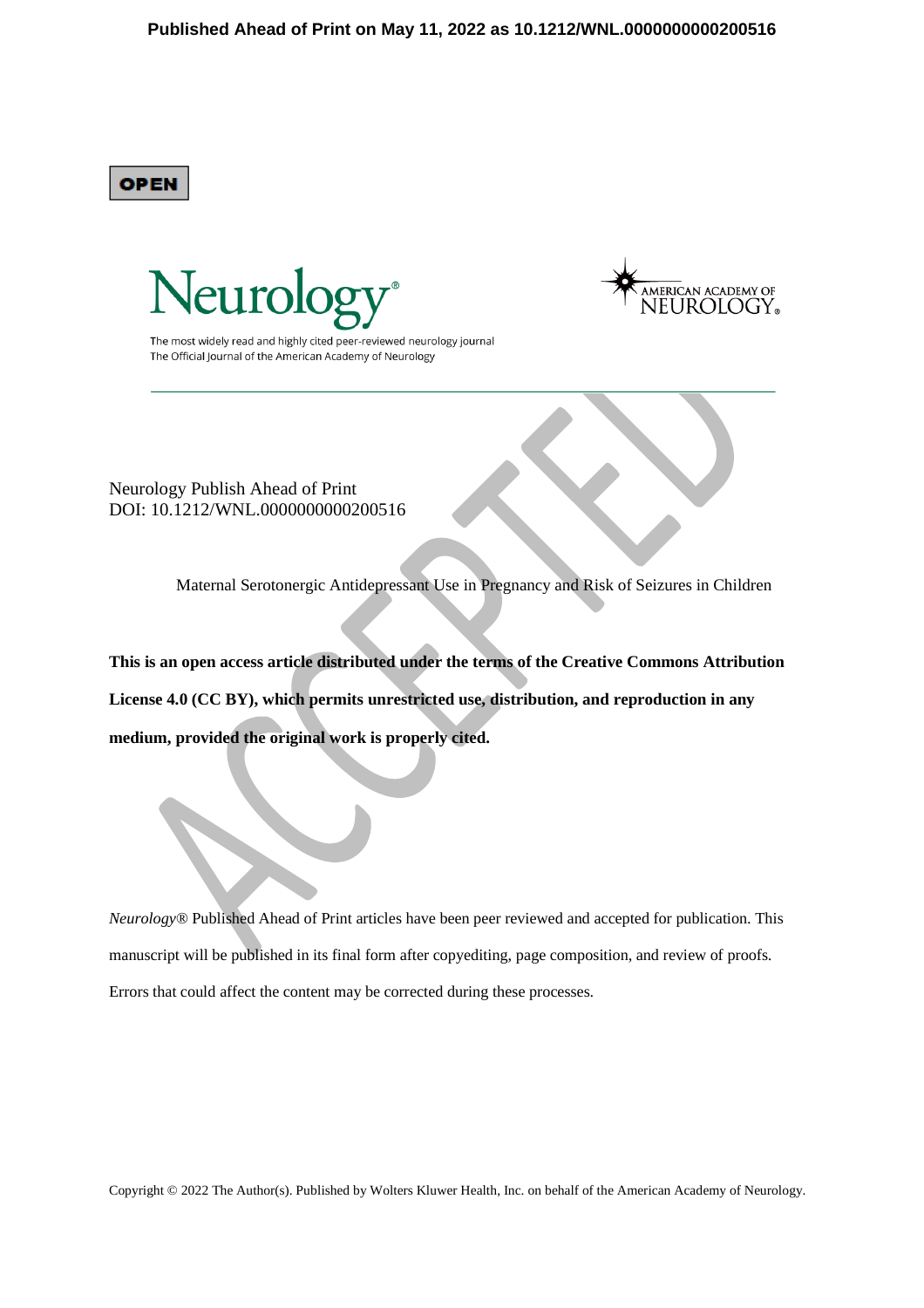#### **Author(s):**

Kelsey Kathleen Wiggs, BS, BA<sup>1</sup>; Ayehsa C Sujan, PhD<sup>2</sup>; Martin E Rickert, PhD<sup>1</sup>; Patrick D Quinn, PhD<sup>3</sup>; Henrik Larsson, PhD<sup>4,5</sup>; Paul Lichtenstein, PhD<sup>4</sup>; Brian M D'Onofrio, PhD<sup>1,4</sup>; A Sara Oberg, MD,  $PhD<sup>4, 6</sup>$ 

#### **Corresponding Author:**

Kelsey Kathleen Wiggs, kkwiggs@indiana.edu

**Affiliation Information for All Authors:** 1. Department of Psychological & Brain Sciences, Indiana University – Bloomington, Bloomington, IN, USA; 2. Kaiser Permanente Northern California Division of Research, Oakland, CA; 3. Department of Applied Health Science, School of Public Health, Indiana University – Bloomington, Bloomington, IN, USA; 4. Department of Medical Epidemiology and Biostatistics, Karolinska Institutet, Stockholm, Sweden; 5. School of Medical Sciences, Örebro University, Örebro, Sweden; 6. Department of Epidemiology, T.H. Chan School of Public Health, Harvard, Boston, USA

#### **Equal Author Contribution:**

Kelsey K. Wiggs and Ayesha C. Sujan contributed equally to this work, and thus are co-first authors

## **Contributions:**

Kelsey Kathleen Wiggs: Drafting/revision of the manuscript for content, including medical writing for content; Study concept or design; Analysis or intepretation of data Ayehsa C Sujan: Drafting/revision of the manuscript for content, including medical writing for content; Study concept or design; Analysis or intepretation of data Martin E Rickert: Drafting/revision of the manuscript for content, including medical writing for content; Major role in the acquisition of data; Analysis or intepretation of data Patrick D Quinn: Drafting/revision of the manuscript for content, including medical writing for content; Major role in the acquisition of data; Analysis or intepretation of data Henrik Larsson: Drafting/revision of the manuscript for content, including medical writing for content; Major role in the acquisition of data; Analysis or intepretation of data Paul Lichtenstein: Drafting/revision of the manuscript for content, including medical writing for content; Major role in the acquisition of data; Analysis or intepretation of data Brian M D'Onofrio: Drafting/revision of the manuscript for content, including medical writing for content; Major role in the acquisition of data; Analysis or intepretation of data A Sara Oberg: Drafting/revision of the manuscript for content, including medical writing for content; Major role in the acquisition of data; Study concept or design; Analysis or intepretation of data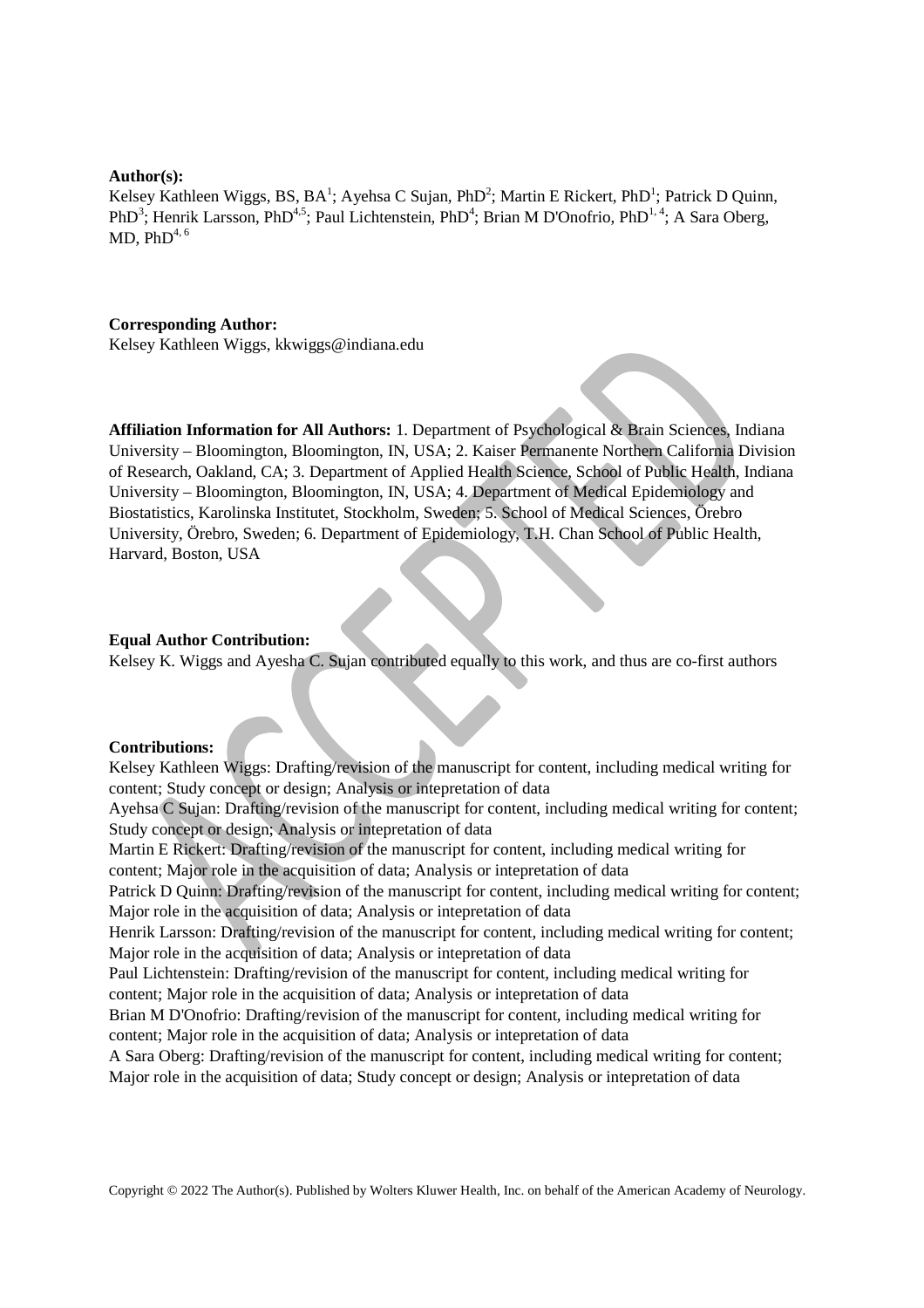**Figure Count:**  $\Omega$ 

# **Table Count:**

7

## **Search Terms:**

[ 54 ] Cohort studies, [ 60 ] All Epilepsy/Seizures, [ 227 ] All Pediatric, Antidepressant Medication, Medication Use in Pregnancy, [359] All CBMRT, [322] Class II

## **Acknowledgment:**

### **Study Funding:**

This project was supported by National Institute of Neurological Disorders and Stroke (F31NS111856), National Institute of Mental Health (T32MH103213), National Institute on Drug Abuse of the National Institutes of Health (R01DA048042 and R00DA040727), the National Science Foundation (1342962), the Swedish Research Council Health, and Working Life and Welfare (FORTE; 50623213). The content is solely the responsibility of the authors and does not necessarily represent the official views of the National Institutes of Health.

#### **Disclosures:**

H. Larsson has served as a speaker for Eli-Lilly and Shire and has received research grants from Shire, all outside the submitted work. All other authors have no disclosures to report.

### **Handling Editor Statement:**

Submitted and externally peer reviewed. The handling editor was Renee Shellhaas, MD, MS.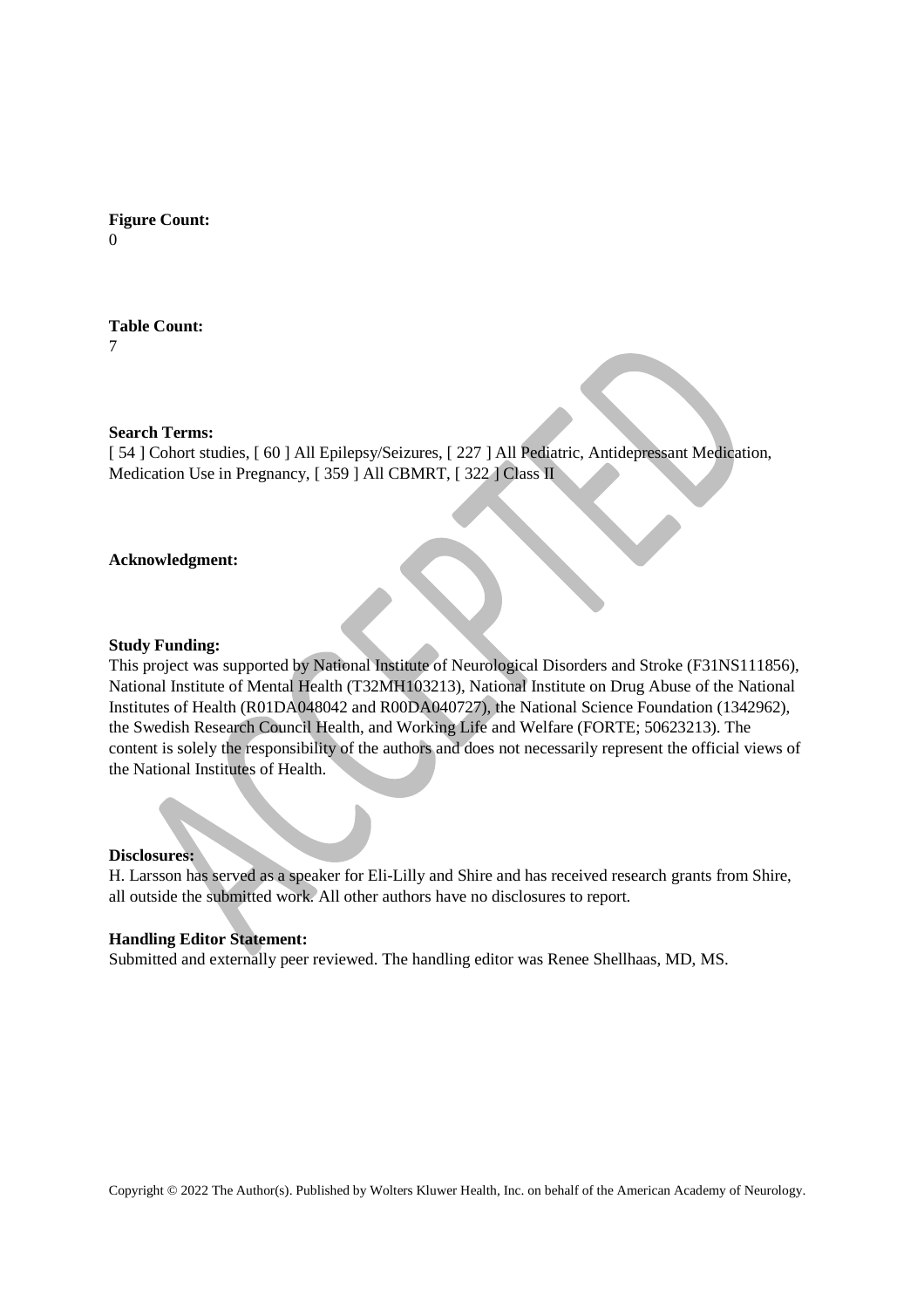#### **ABSTRACT**

**Objective:** To evaluate whether children born to women who use serotonergic antidepressants during pregnancy have higher risk of neonatal seizures and epilepsy.

**Methods:** We used Swedish register-based data to examine associations between maternalreported use of selective-serotonin reuptake inhibitor (SSRI) and selective serotoninnorepinephrine reuptake inhibitors (SNRI) in pregnancy and diagnosis of neonatal seizures and/or epilepsy in over 1.2 million children. To account for systematic differences between exposed and unexposed children we adjusted for a wide range of measured confounders. After first evaluating the role of maternal indication for SSRI/SNRI use (i.e., depression and anxiety) and parental epilepsy, we adjusted for remaining parental background factors (e.g., age, comorbidities, education, and family socioeconomic indices) and pregnancy-specific characteristics (e.g., maternal use of other psychotropic medications and tobacco smoking in early pregnancy). **Results:** Compared with all other children, children of women that reported use of SSRI/SNRI in pregnancy had an elevated risk of neonatal seizures and epilepsy (risk ratio [RR]=1.41, 95% confidence interval  $\text{[CI]}=1.03-1.94$ ; hazard ratio  $\text{[HR]}=1.21$ , 95% CI=1.03-1.43 respectively). The estimates of association were attenuated by adjustment for maternal indications for SSRI/SNRI use (RR=1.30, 95% CI=0.94-1.79; HR = 1.13, 95% CI = 0.95-1.33), but not by additional adjustment for parental history of epilepsy. Full adjustment for all measured parental and pregnancy-specific factors resulted in substantial attenuation of the remaining associations  $(RR = 1.10, 95\% \text{ CI} = 0.79 - 1.53; \text{ HR} = 0.96, 95\% \text{ CI} = 0.81 - 1.14).$ 

**Conclusions:** The present study found no support for the concern that maternal SSRI/SNRI use in pregnancy increases children's risk for neonatal seizures or epilepsy.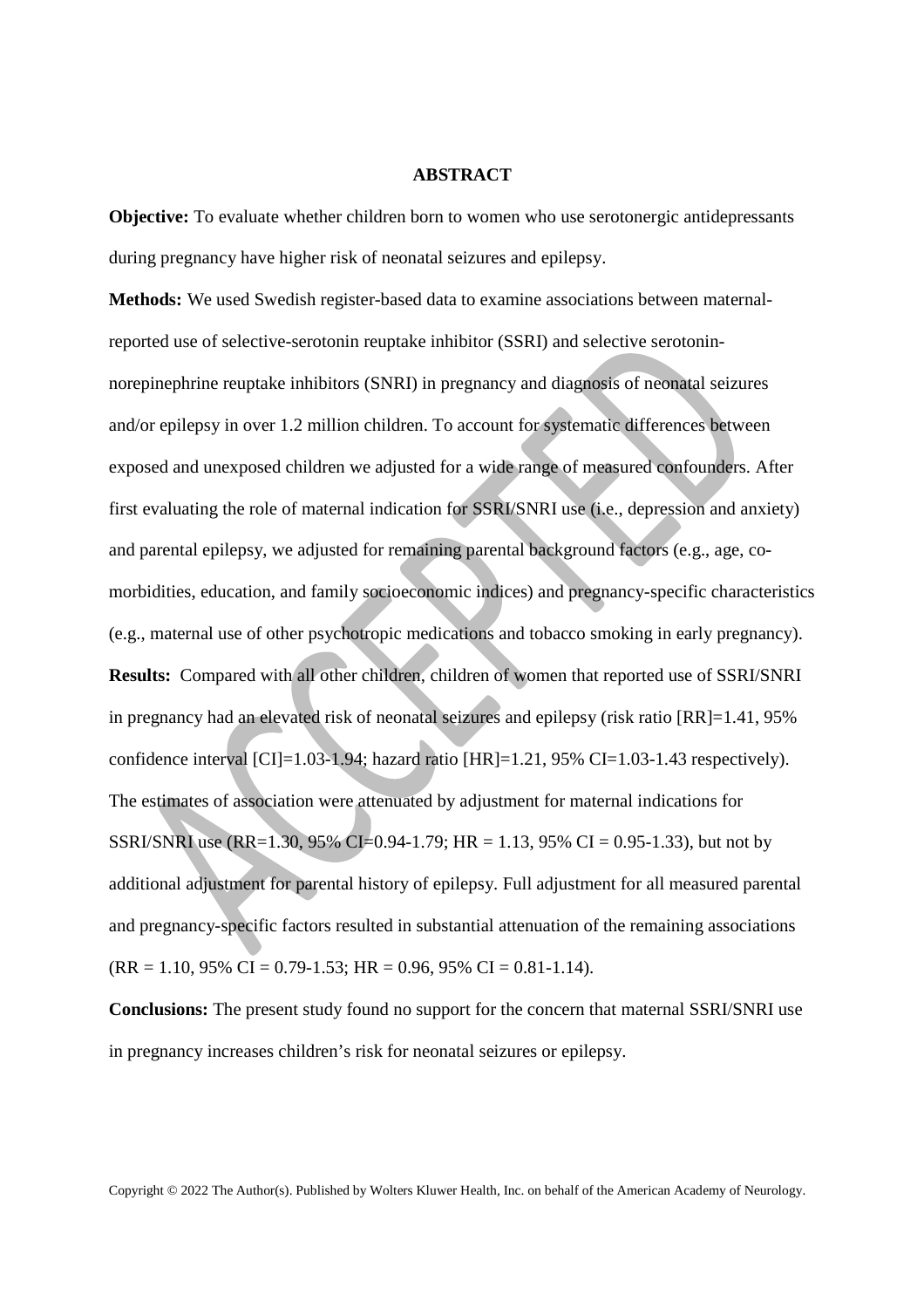Classification of Evidence: This study provides Class II evidence that exposure to SSRI/SNRI's in the first trimester of pregnancy is not associated with an increased incidence of neo-natal seizures/epilepsy.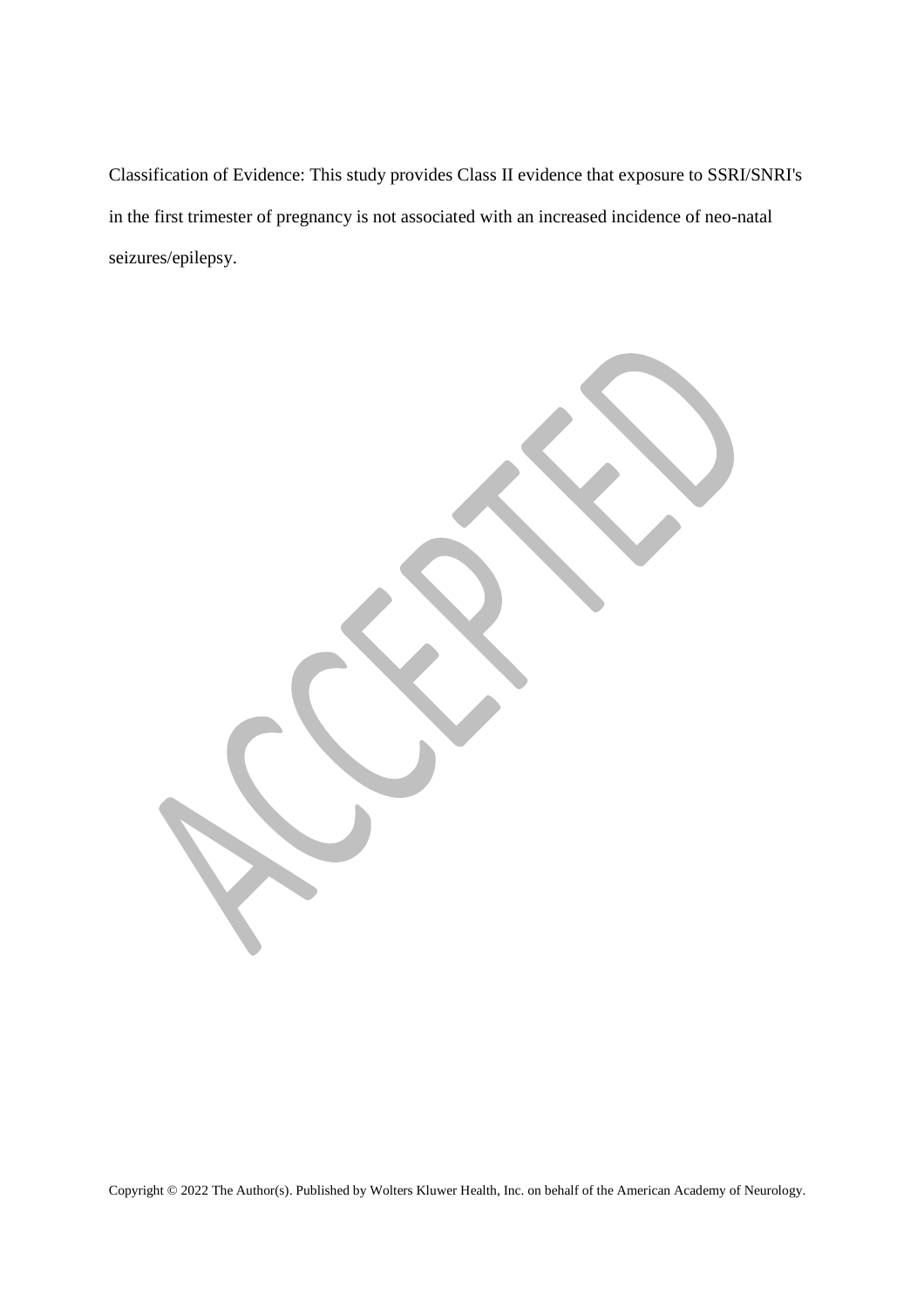#### **INTRODUCTION**

Several studies have documented an association between serotonergic antidepressant (i.e., selective-serotonin reuptake inhibitor [SSRI] and serotonin–norepinephrine reuptake inhibitor  $[SNRI]$ ) use in pregnancy and neonatal seizures, particularly third-trimester use.<sup>1-13</sup> Few studies, however, have examined whether these medications are associated with recurrent seizures (i.e., epilepsy) in childhood.<sup>14</sup>

Given that seizures in neonates can be observed as part of Neonatal Abstinence Syndrome<sup>1-13</sup> just after antidepressant supply is cut off, it is possible that observed risks are the result of withdrawal. Prenatal exposure to serotonergic antidepressants may also disrupt synaptogenesis and neuronal growth and differentiation<sup>14-17</sup> in such a way that could influence the risk of longerterm, recurrent seizures.

However, before concluding that observed associations are causal, limitations to the extant literature must be addressed. Given the rarity of seizures, most previous studies have been underpowered.<sup>1,3,4,6,8,10-13,18</sup> More importantly, as noted in a recent review, the existing research provides correlational evidence without adjustment for important confounders, including the maternal indication for antidepressant use that could be comorbid with seizure disorders (e.g., maternal depression and anxiety).<sup>19-22</sup> Thus, it is unclear whether observed risks of seizures in children could be due to prenatal pharmacologic exposure or rather confounding by maternal background factors.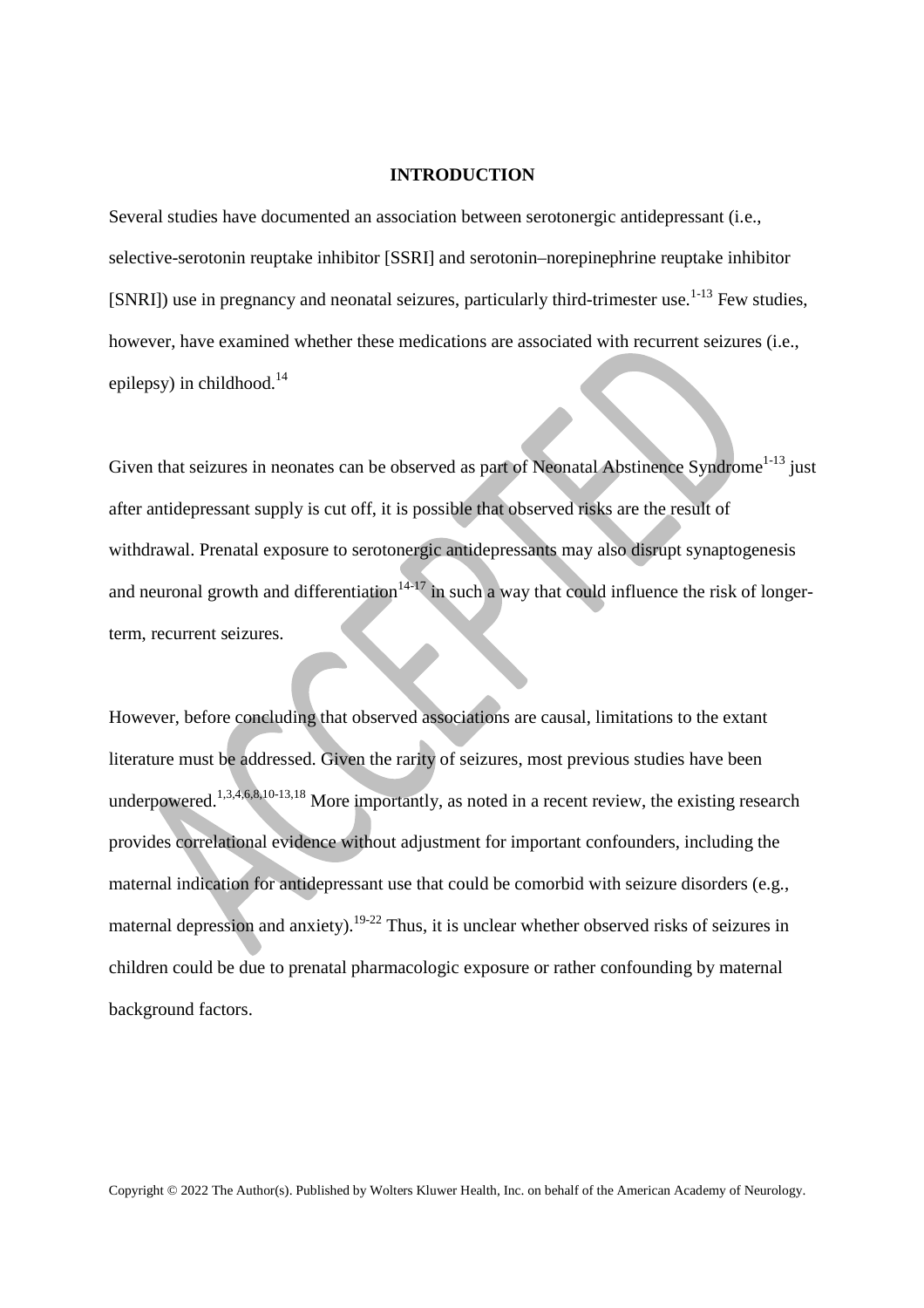The present study aimed to evaluate whether children born to women who use serotonergic antidepressants during pregnancy have higher risk of neonatal seizures and epilepsy in a nationwide sample of children. We considered many confounders not incorporated in prior studies (i.e., parental characteristics, socio-demographics, pregnancy-specific factors). We adjusted for psychiatric and behavioral health problems because there has been well-documented comorbidity between these conditions (particularly depression) and seizures that is likely to be at least partially genetic in origin.20-22,29,30 As such, it stands to reason that parents with psychiatric and behavioral problems may be more likely to have children with seizures. We further sought to expand the previous literature by also examining the potential connection to children's risk of developing epilepsy.

## **METHODS**

## **Standard protocol approvals, registrations, and patient consents**

The institutional review board at Indiana University and the regional ethical review board in Stockholm, Sweden, approved this study. According to Swedish law, informed consent was not necessary because the study used data available from national Swedish registries.

## **Data Availability Statement**

The data used in this study are national register information. The authors had no special privileges in accessing the data. Dissemination of personal information is regulated by the Swedish Secrecy Act. In accordance with Swedish law, researchers seeking access to individuallevel data must apply for permission through a Research Ethics Board (etikprovningsmyndigheten.se) and from the primary owners, Statistics Sweden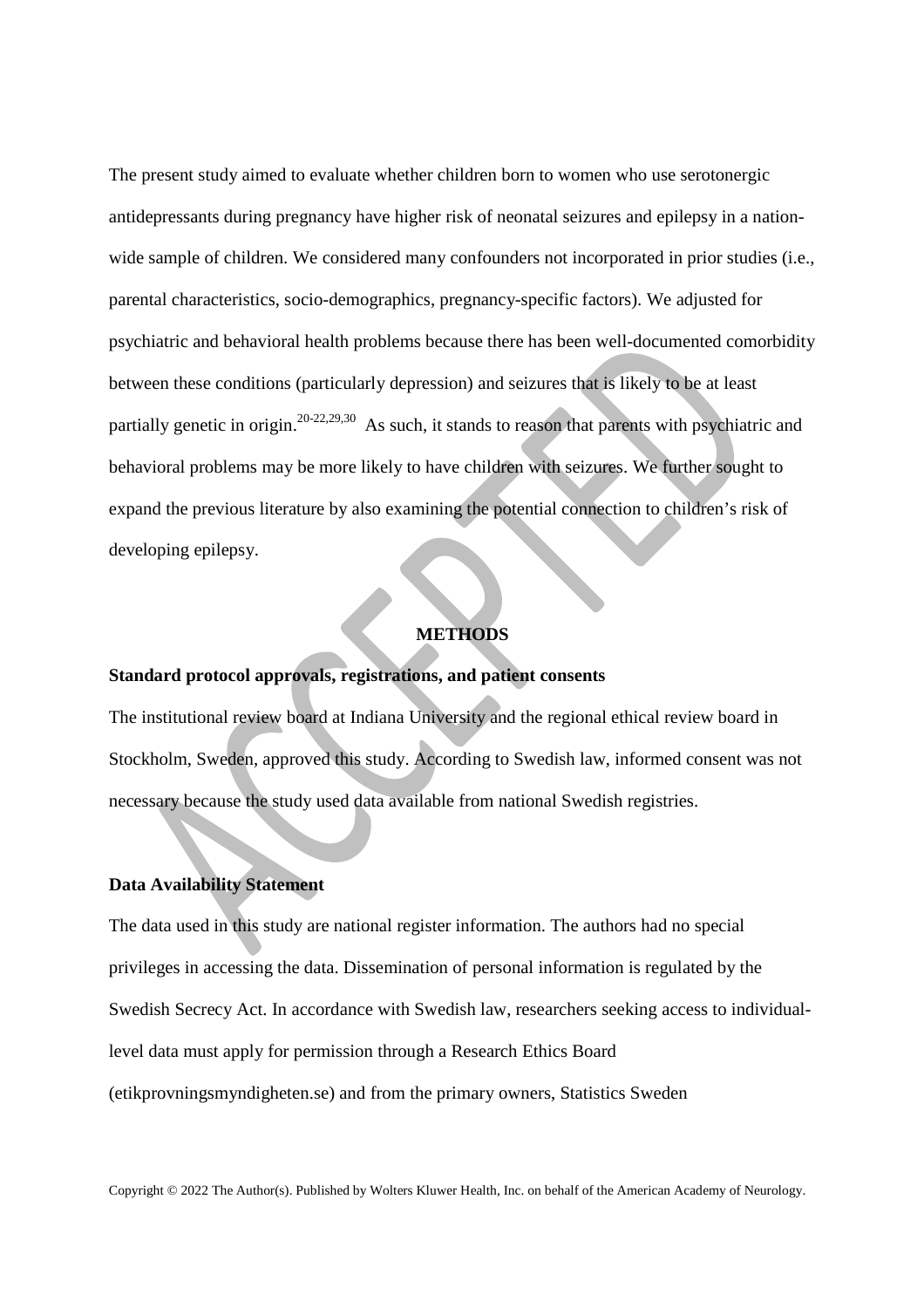(https://www.scb.se/en/services/guidance-for-researchers-and-universities), and the National Board of Health and Welfare (https://www.socialstyrelsen.se/en/statistics-and-data/statistics/).

#### **Data source**

Each individual in Sweden is assigned a unique registration number through which records of health and demographics in national registers can be linked to follow individuals over time. The present study centered on information from the Medical Birth Register, which includes data from the antenatal visits, delivery, and pediatric examination for approximately 98% of all births since 1973. Since mid-1994, women reported any use of medications as part of the standardized interview at enrolment to antenatal care, which typically occurs between weeks 8 and 12 of pregnancy.23,24 At this time the midwife also collects information regarding the woman's age, cohabitation status, reproductive history, and use of tobacco. From mid-2005, the maternal selfreport of medication use can be evaluated against the filling of prescriptions using the Swedish Prescribed Drug Register (PDR) of all filled prescriptions outside hospital.<sup>25</sup> Fathers were identified using the Multi-Generation Register.<sup>26</sup> The National Patient Register includes International Classification of Diseases (ICD) coded diagnoses made during all inpatient visits since 1987 and at outpatient specialist visits since  $2001<sup>27</sup>$  We used this register to identify parental epilepsy and psychiatric diagnoses (including depression and anxiety), as well as neonatal seizure and epilepsy diagnoses in children. Finally, we used the Integrated Database for Labor Market Research<sup>28</sup> and the Education Register to retrieve information on socioeconomic indices.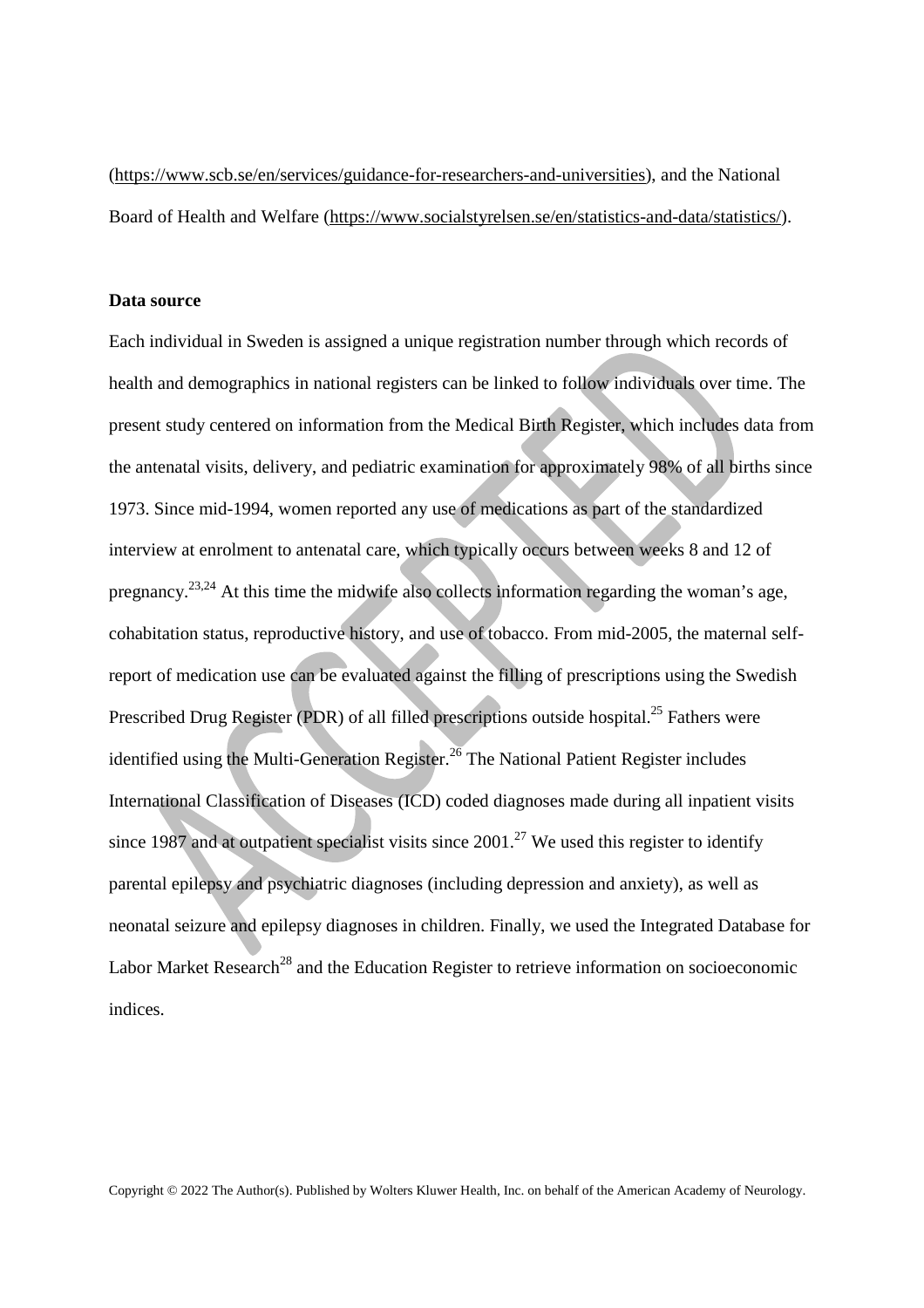#### **Sample**

With register follow-up available through 2013, we followed all children born from January  $1<sup>st</sup>$ 1996 to November  $30<sup>th</sup>$  2013 with respect to a diagnosis of neonatal seizures (made in the first month of life). In the evaluation of epilepsy, we required a minimum of two years follow-up, thus restricting the sample to children born before December  $31<sup>st</sup>$ , 2011.

#### **Measures**

*Exposure:* We defined SSRI/SNRI exposure from the maternal self-report at enrollment to antenatal care, typically corresponding to the end of the first trimester. However, we used a cohort covered by the PDR (i.e., the n=751,887 births from mid-2006 to 2013) to show that of the women who self-reported SSRI/SNRI use during pregnancy, 64% had filled SSRI/SNRI prescriptions in the first trimester, 35% had filled SSRI/SNRI prescriptions in the second trimester, and 34% had filled SSRI/SNRI prescriptions in the third trimester. Using the same cohort, we also found the agreement between self-reported SSRI/SNRI use and second/third trimester SSRI/SNRI filled prescriptions was 98.5% (kappa = 0.63, 95% confidence interval [CI]  $= 0.63 - 0.64$ ).

SSRIs included medications with an anatomical therapeutic chemical (ATC) code beginning with N06AB (fluoxetine, citalopram, paroxetine, sertraline, fluvoxamine, escitalopram, and unspecified SSRIs). SNRIs included medications with the following ATC codes: N06AX16 (venlafaxine) and N06AX21 (duloxetine). In our cohort, 23,160 (1.49%) children were born to women who reported use of at least one SSRI or SNRI (Table 1).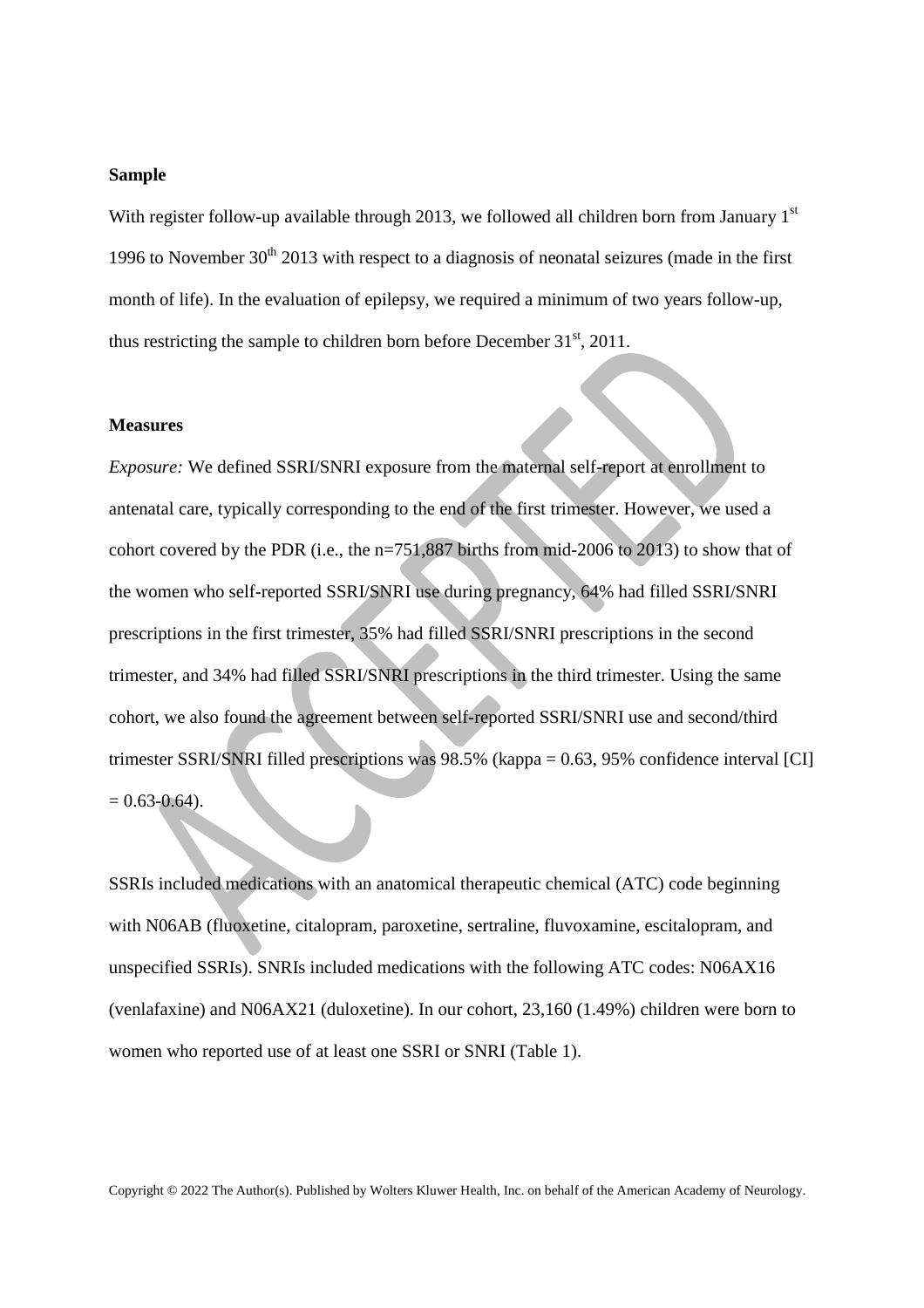*Outcomes:* Neonatal seizures were identified via at least one diagnosis (ICD-9 779.0 and ICD-10 P90) in the first 30 days of life.<sup>1-13,19</sup> Diagnosis of epilepsy (ICD-9 345 and ICD-10 G40-G41) was identified using the same sources at any time after birth.

*Covariates:* Covariates were identified for their ability to block potential influence from hypothesized common causes of maternal antidepressant use during pregnancy and seizure disorders in children. Pregnancy-specific characteristics included the year of birth, maternal selfreport of tobacco smoking and other psychotropic medication use at the first antenatal visit. Individual parental characteristics included age and highest level of education at the time of birth and diagnosis of epilepsy, mood disorders, anxiety disorders, substance use disorder, schizophrenia, bipolar disorder, suicide attempt or record of criminal convictions prior to conception. At the family-level we considered sociodemographic factors, including parental cohabitation status, income, and a measure of neighborhood deprivation in the year of the birth. The neighborhood deprivation scores incorporated annual proportions of welfare recipients, unemployed, immigrants, divorced individuals, and individuals with low educational attainment and measures of residential mobility, crime rates, and neighborhood disposable income.<sup>31</sup>

## **Data analytic plan**

We analyzed data for this study using the  $SAS^{TM}$  software system, Version 9.4. We first performed descriptive analyses on our identified covariates, exposures, and outcomes. We then estimated associations (unadjusted and adjusted for covariates) between maternal SSRI/SNRI use in pregnancy and children's risk of seizures, using log-binomial regression for the cumulative incidence of seizures in the neonatal period and Cox proportional hazard regression for incident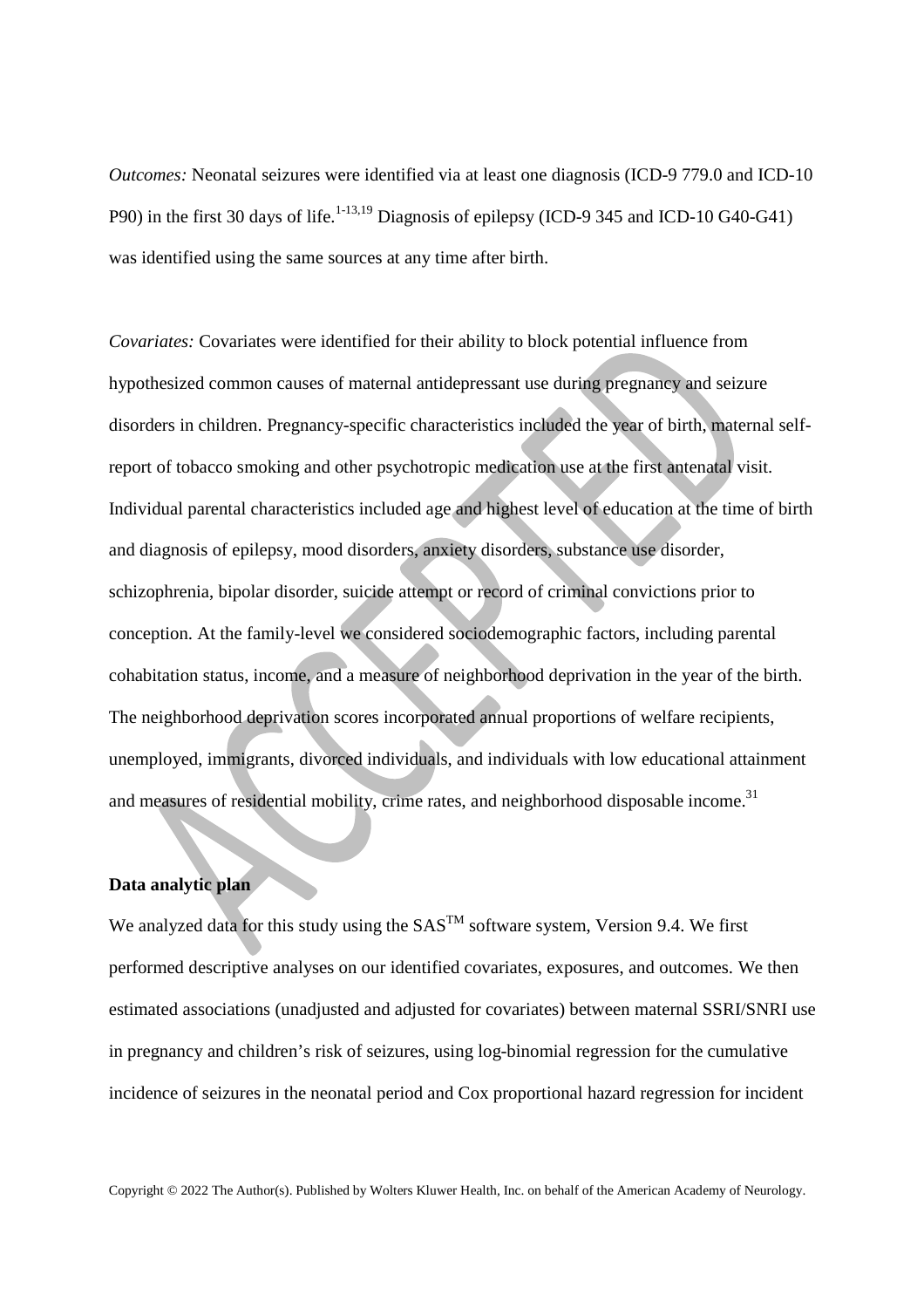diagnosis of epilepsy during follow-up. We followed children from birth to first diagnosis or censoring at time of emigration, death, or end of follow-up as the underlying time scale.

After estimating the overall associations, we adjusted for maternal indications for antidepressant use (i.e., mood and anxiety disorders) to examine the specific influence of confounding by indication. Next, we further adjusted for maternal and paternal history of epilepsy prior to conception to partially examine the potential influence of genetic confounding, given that research suggests epilepsy is heritable.<sup>32</sup> Finally, we estimated associations with full adjustment for all covariates, including measures of other individual parental characteristics, family sociodemographic factors and pregnancy-specific characteristics.

We conducted a sensitivity analysis to examine whether findings were susceptible to bias related to left censoring of our data, as we were not able to capture outpatient diagnoses prior to 2001. Specifically, we re-estimated associations in a cohort of children born after 2000. We also conducted a sensitivity analysis to re-estimate associations in a cohort that excluded children exposed to multiple antidepressants during pregnancy.

#### **RESULTS**

Starting out with all children born 1996-2013 ( $n= 1,781,353$ ) we sequentially excluded those who were stillborn ( $n=6,335$ ), had invalid maternal identifiers ( $n=478$ ), were from multiple gestations ( $n= 52,164$ ), had missing gestational age ( $n=1,101$ ), and had missing sex ( $n=1$ ), resulting in a cohort of 1,721,274 children. By further exclusion of children with missing information on the covariates of interest ( $n= 169,368$ ), the complete case sample represented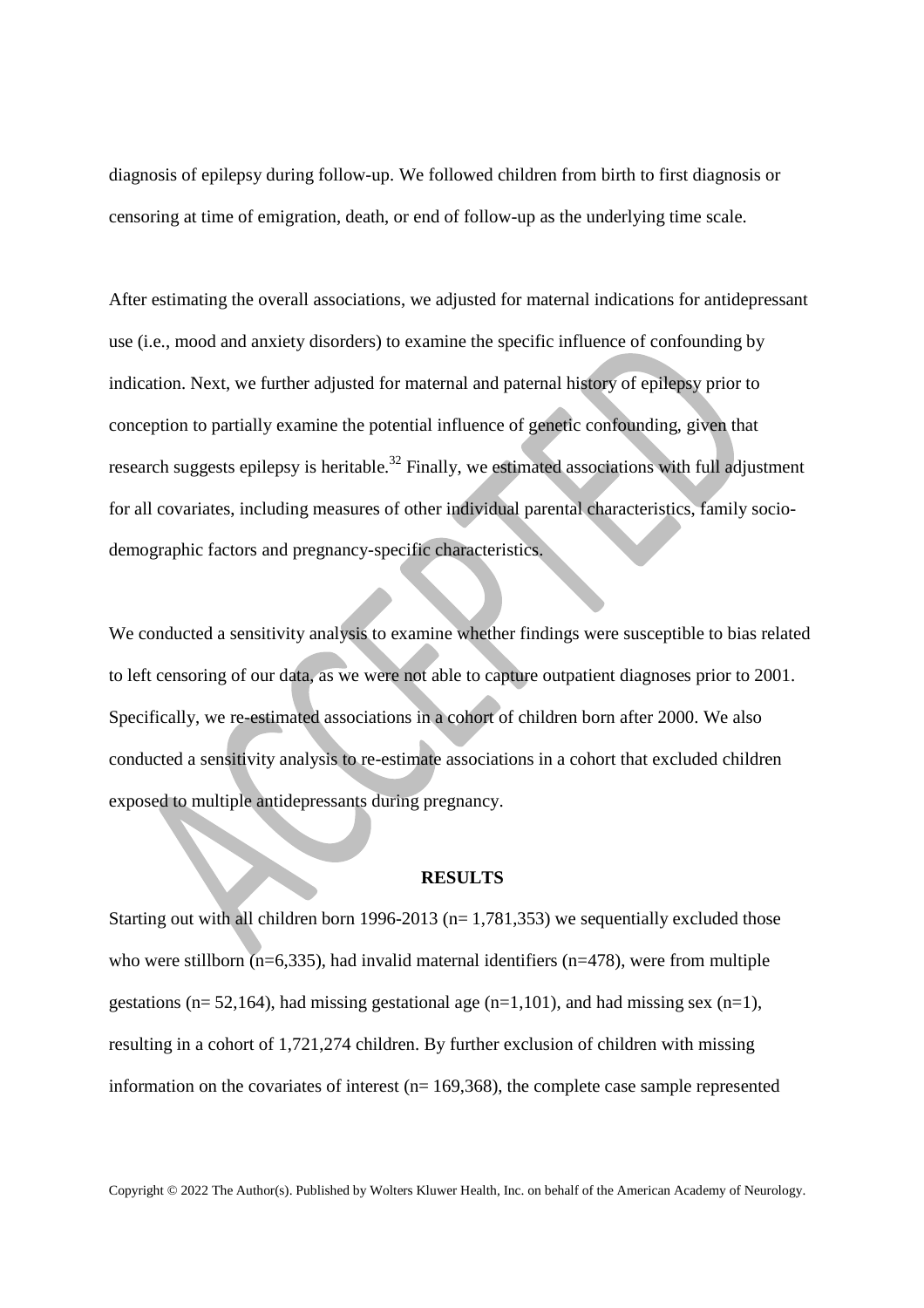90% of the target, with 1,551,906 children available for the examination of neonatal seizures and 1,367,087 children for the examination of epilepsy.

We first examined the distribution of relevant pregnancy (Table 2), maternal (Table 3), paternal (Table 4), and family-level (Table 5) characteristics in relation to maternal self-reports of SSRI/SNRIs. This information is provided for the target sample to also show the distribution of missing data, which ranged from none to approximately five percent. Women who reported use of serotonergic antidepressants in pregnancy were more likely to also report smoking and use of other psychotropic medications. Not only were psychiatric disorders and epilepsy more common among these women, they were also more common in their partners (see Table 3 and 4).

In the full analytic sample, 1.36% of women reported use of SSRIs. The most commonly reported medications were sertraline (0.49%), citalopram (0.48%), and fluoxetine (0.20%). Fewer women (0.14%) reported use of SNRIs in pregnancy, with venlafaxine being the most commonly reported medication (0.12%; Table 1).

Documented occurrence of seizures in the first month of life were rare, but more common among exposed than unexposed children (1.7 versus 1.2 per 1,000). By the age of 5 years, 5.4 per 1,000 exposed and 4.1 per 1,000 unexposed children had been diagnosed with epilepsy (Table 6).

Children born to mothers who reported use of SSRIs or SNRIs in pregnancy had 41% greater risk of experiencing seizures in the newborn period seizures (risk ratio [RR]=1.41, 95% confidence interval [CI]=1.03-1.94) and 21% greater risk of being diagnosed with epilepsy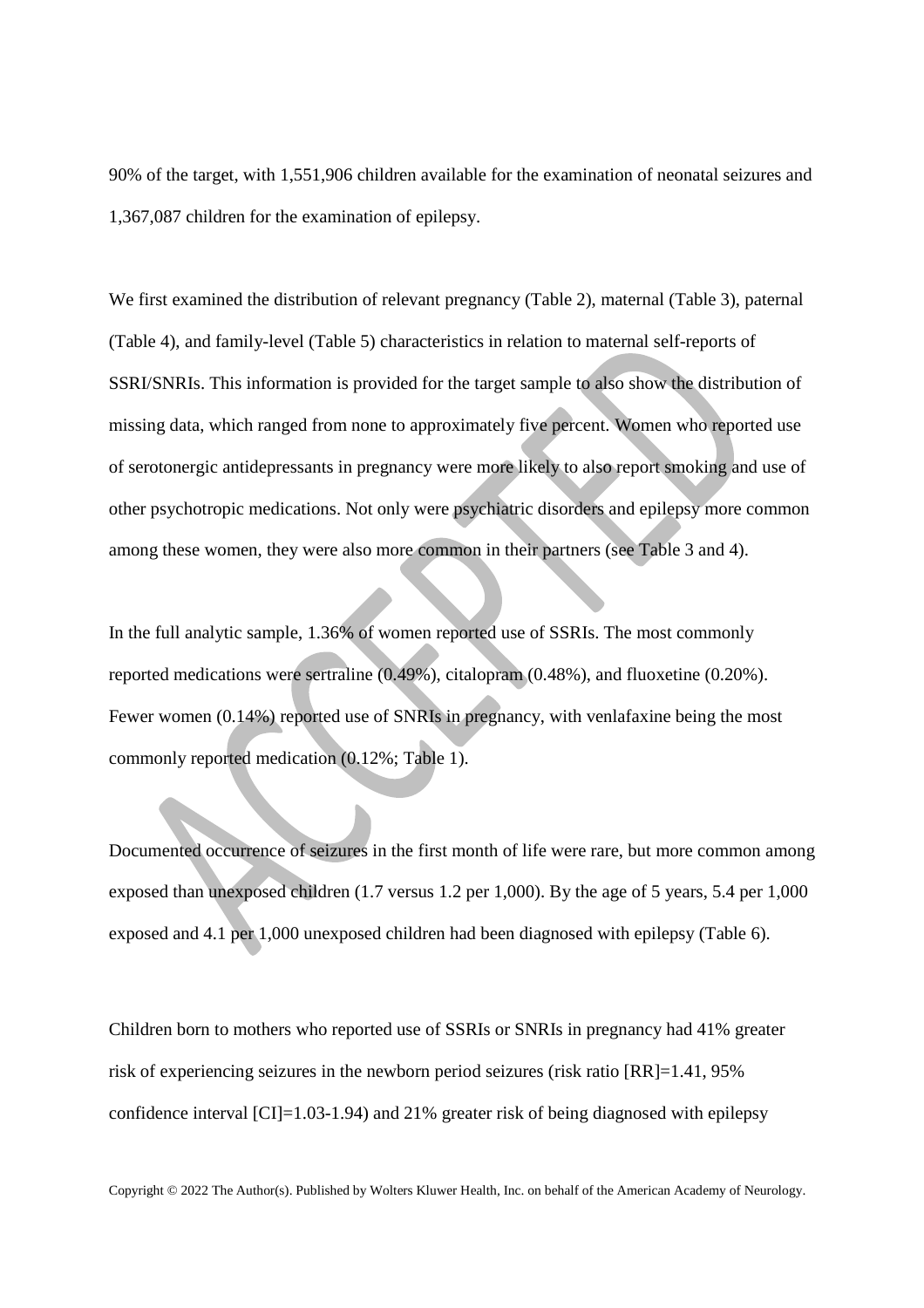during follow-up (hazard ratio  $[HR] = 1.21$ , 95% CI = 1.03-1.43), compared with children whose mothers did not report such use (Table 7). Adjustment for maternal indications for SSRI/SNRI use led to some attenuation of the observed associations (RR=1.30, 95% CI=0.94-1.79; HR = 1.13, 95% CI =  $0.95$ -1.33). Further adjustment for maternal and paternal history of epilepsy had little to no influence on the estimates of association, whereas adjustment for remaining covariates greatly attenuated the remaining associations ( $RR = 1.10$ , 95%  $CI = 0.79 - 1.53$ ;  $HR = 0.96$ , 95%  $CI = 0.81 - 1.14$ ; Table 7).

Findings from fully adjusted sensitivity analyses on a restricted subsample of children born after 2000 suggest that our main findings were not influenced by the left censoring of our data (eTable 1). Additionally, our main findings were not impacted by the inclusion of children exposed to more than one antidepressant in pregnancy (eTable 2).

This study provides Class II evidence that exposure to SSRI/SNRI's in the first trimester of pregnancy is not associated with an increased incidence of neonatal seizures and epilepsy.

# **DISCUSSION**

Using a large nation-wide sample, and with adjustment for a more extensive set of confounding factors than previous research, $19$  we examined the risk of seizure disorders in children whose mothers reported use of SSRIs and SNRIs in pregnancy. Our evaluation of two seizure outcomes—neonatal seizures and childhood epilepsy—yielded overall reassuring results.

Consistent with prior research, $1-13$  we observed a higher risk of neonatal seizures among children exposed to SSRIs/SNRIs in pregnancy, with 0.17% of exposed children affected compared with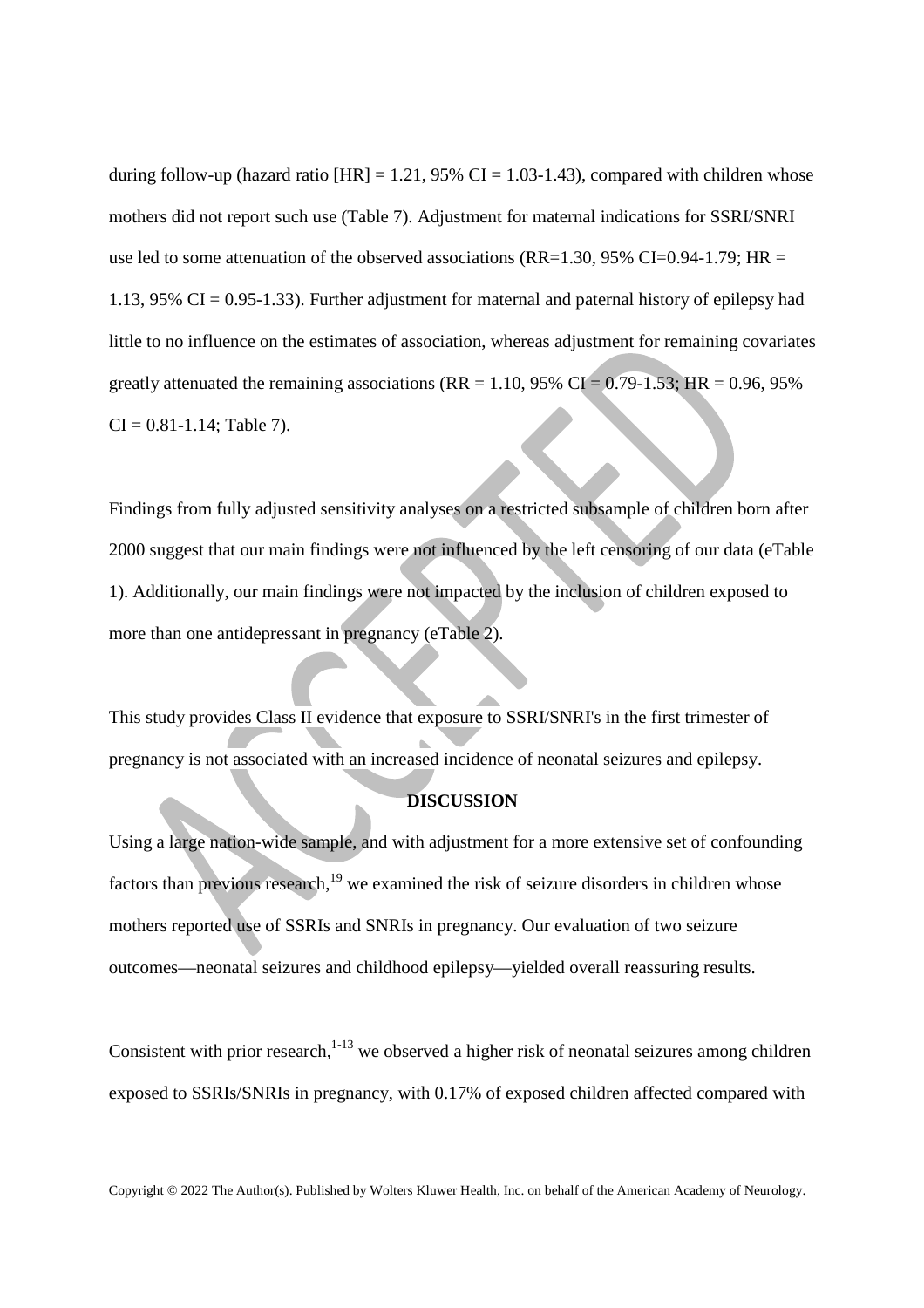0.12% of unexposed children. We added to prior research by showing that this association was almost entirely explained by systematic differences between the groups (i.e., maternal indications for SSRIs and SNRIs and a wide range of other pregnancy, parental, and socioeconomic factors).

We further expand on previous literature by examining the risk of epilepsy in children born to mothers reporting SSRI and SNRI use in pregnancy. Our findings are consistent with the only other study that has investigated this association, $14$  as we observed an elevated risk that was entirely explained by maternal indication for SSRI and SNRI use, parental history of epilepsy, and our other covariates. Thus, we did not find evidence that maternal use of SSRI and SNRI in pregnancy increases children's risk of epilepsy.

These findings are consistent with prior evidence of shared risk for seizures and psychiatric/behavioral health conditions, particularly depression.20-22,29,30 Research has also indicated that these comorbidities are likely to be at least partially genetically driven,<sup>30</sup> such that one could expect children of parents with psychiatric and behavioral health problems to have higher risk of seizures due to genetic liability. This may explain why adjustment for these factors led to attenuation of associations in our study. In fact, our findings 1) highlight the importance of adjusting for confounding by indication (i.e., depression and anxiety disorders) and other comorbidities and 2) suggest that past research may have over-estimated the risk by not adequately adjusting for confounding factors.  $2,4,7-13,18$ 

The findings of this study are of clear clinical importance. Pregnancy is a trying time, and the addition of depression, anxiety, and other mental health conditions add to this burden. As such,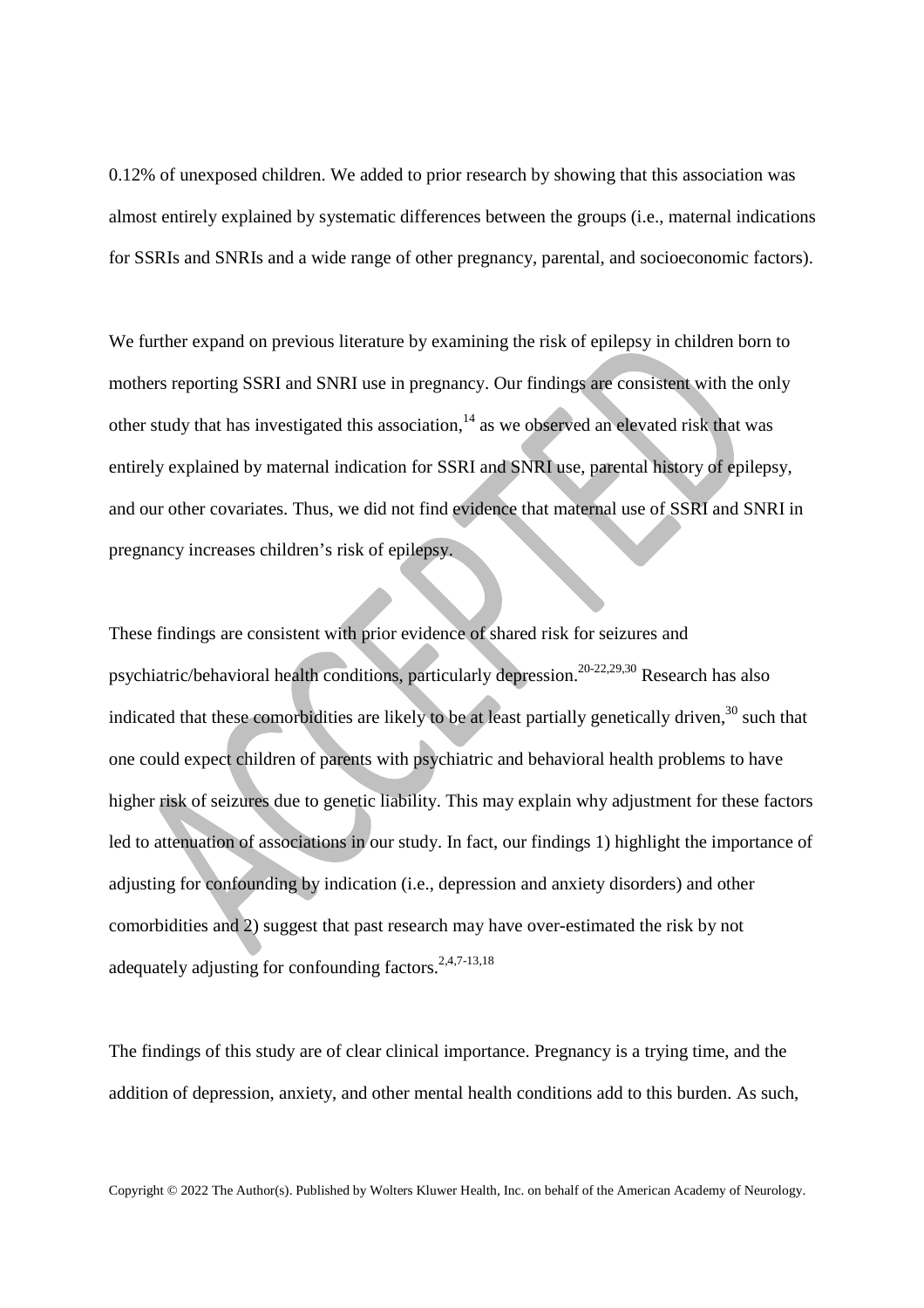these findings may provide respite and reassurance to women (and providers) considering the risks and benefits to medication treatment, especially those who do not have the time or resources to pursue nonpharmacologic treatment. This is even more pertinent when considering the broader research literature that has observed 1) similar null findings for other adverse outcomes in children (e.g., ADHD, ASD) in relation to antidepressant use in pregnancy,  $33$  and 2) that untreated depression and anxiety in pregnancy is related to adverse outcomes in children.<sup>34</sup>

This study is subject to several limitations. Though much of the existing literature examining neonatal seizures related to antidepressant use has documented strongest associations with exposure towards the end of pregnancy<sup>19</sup> and suggests that exposure late in pregnancy may have important implications for longer-term neurodevelopmental outcomes,  $35-37$  our exposure definition was based on maternal self-reports in the first trimester. Whereas use of maternal reports could result in some misclassification of medication use, using maternal reports would also result in less misclassification than prescription records for individuals who fill prescriptions but do not use medications. We also demonstrated high agreement between maternal reports and filled prescriptions for SSRIs/SNRIs in the first as well as later trimesters of pregnancy, which is important for two reasons. First, the high concordance demonstrated in this and other studies using Swedish data suggest that maternal self-report of antidepressant use is reliable.<sup>38,39</sup> Second, it indicate that women reporting use in the first trimester are very likely to continue use throughout pregnancy. Nonetheless, future work should also explore the timing of exposure with comprehensive adjustment for confounding factors. In addition, we did not have detailed clinical information to identify whether a diagnosis of neonatal seizures was confirmed via EEG. While the potential for misclassification is not expected to be differential with respect to exposure (i.e.,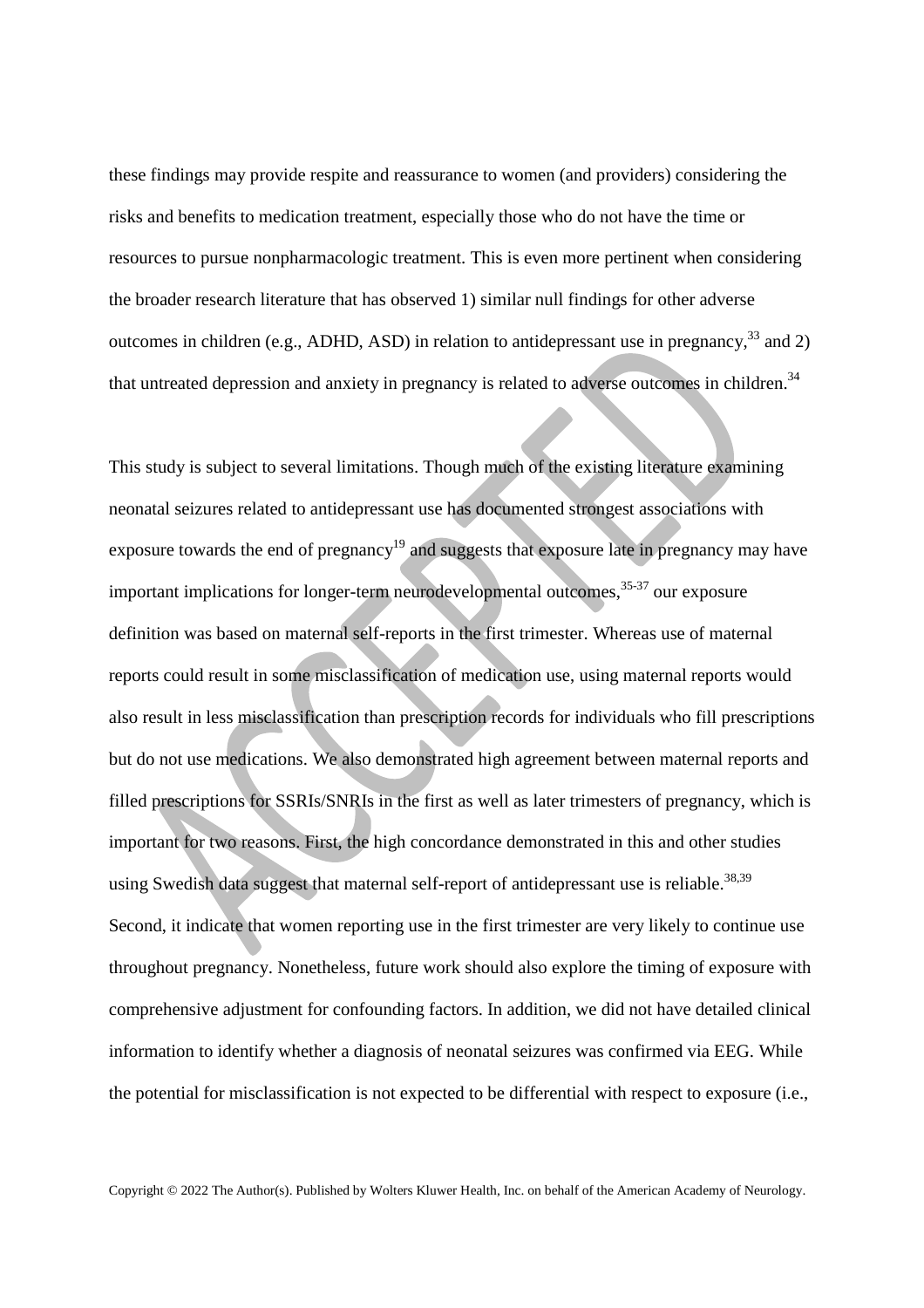maternal use of SSRI in pregnancy) random misclassification could bias the estimate of association toward the null, thus hampering our ability to detect a potential small association. Our data also cannot rule out the possibility that prenatal exposure to SSRIs and/or SNRIs might pose risk in some individuals with specific co-occurring conditions (e.g., mosaic mutations in one's sodium channels). More research is needed to explore and understand any effect modification. Finally, future research is needed to understand the use of additional medications and polypharmacy in pregnancy and its relation to seizure outcomes in children.

In summary, although the present study found that children of women who use SSRIs/SNRIs are at elevated risk of neonatal seizures and epilepsy, this appears to be largely due to background factors rather than to the medication use itself.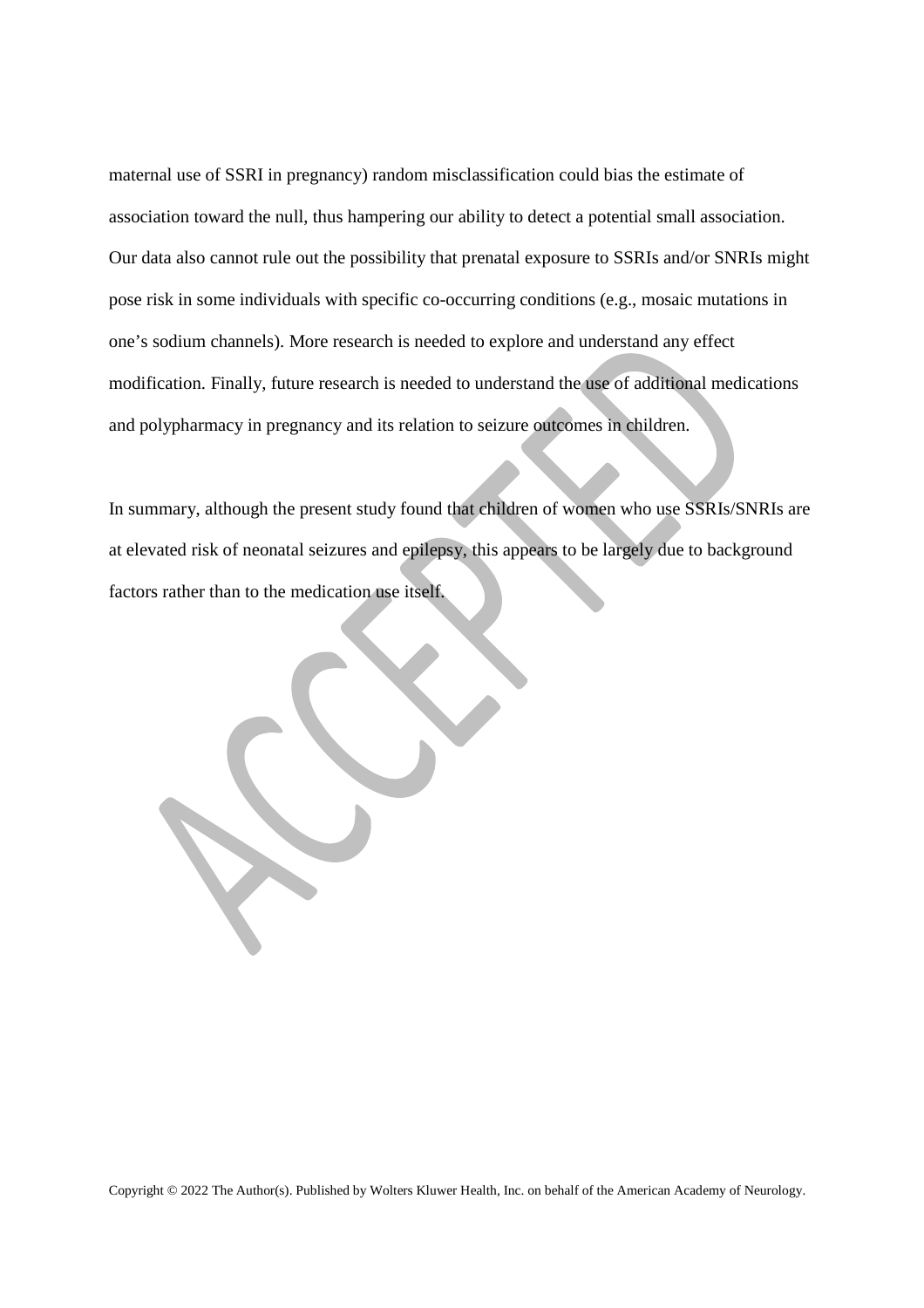|                       | N     | % of sample |
|-----------------------|-------|-------------|
| <b>SSRI/SNRI</b>      | 23160 | 1.49        |
| <b>SSRI</b>           | 21104 | 1.36        |
| Fluoxetine            | 3101  | 0.20        |
| Citalopram            | 7518  | 0.48        |
| Paroxetine            | 1668  | 0.11        |
| Sertraline            | 7661  | 0.49        |
| Fluvoxamine           | 16    | 0.00        |
| Escitalopram          | 1166  | 0.08        |
| Specific SSRI unknown | 142   | 0.01        |
| <b>SNRI</b>           | 2211  | 0.14        |
| Venlafaxine           | 1874  | 0.12        |
| Duloxetine            | 340   | 0.02        |

## **Table 1. Exposed offspring in the complete analytic sample**

Note: SSRI = selective serotonin reuptake inhibitor. SNRI = selective serotonin-norepinephrine reuptake inhibitor.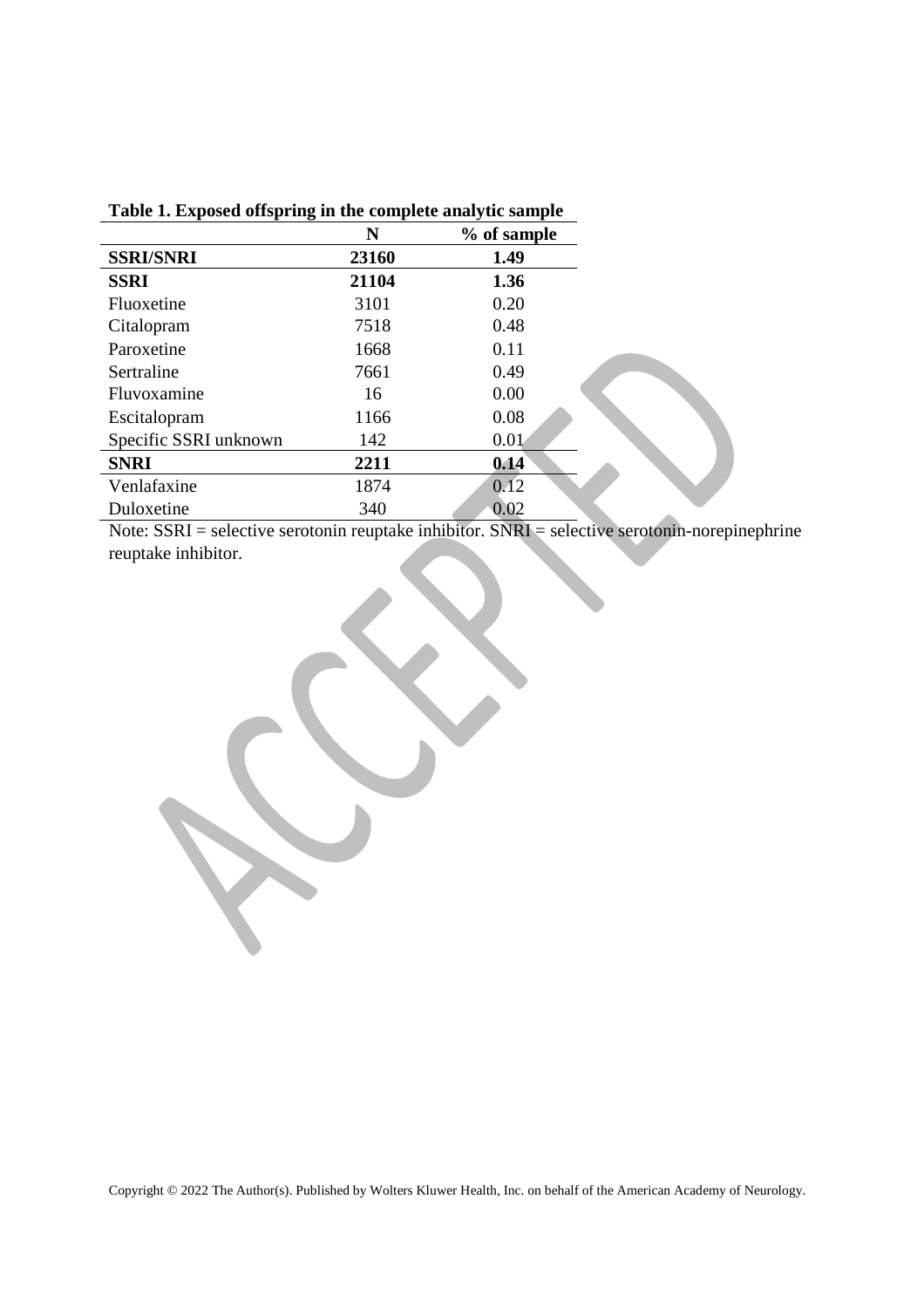| able at 1 regnancy specific enargeteristics in the target sample | <b>SSRI/SNRI</b> | <b>SSRI/SNRI</b> |
|------------------------------------------------------------------|------------------|------------------|
|                                                                  | exposed          | unexposed        |
|                                                                  | $n=24,308$       | n=1696966        |
|                                                                  | $(1.41\%)$       | $(98.59\%)$      |
|                                                                  | $n$ (%)          | n(%)             |
| <b>Birth order</b>                                               |                  |                  |
| First                                                            | 11562 (47.56)    | 745900 (43.95)   |
| Second                                                           | 7283 (29.96)     | 622918 (36.71)   |
| Third or later                                                   | 5463 (22.47)     | 328148 (19.34)   |
| Year of birth                                                    |                  |                  |
| 1997-1999                                                        | 1162(4.78)       | 248012 (14.62)   |
| 2000-2002                                                        | 2647 (10.89)     | 259277 (15.28)   |
| 2003-2005                                                        | 4172 (17.16)     | 281804 (16.61)   |
| 2006-2008                                                        | 5322 (21.89)     | 299532 (17.65)   |
| 2009-2011                                                        | 6735(27.71)      | 314251 (18.52)   |
| 2012-2013                                                        | 4052 (16.67)     | 203340 (11.98)   |
| Maternal report of tobacco smoking                               |                  |                  |
| None                                                             | 19709 (81.08)    | 1463949 (86.27)  |
| Moderate                                                         | 2861 (11.77)     | 104381 (6.15)    |
| High                                                             | 1501(6.17)       | 40383 (2.38)     |
| <b>Missing</b>                                                   | 237(0.97)        | 88253(5.2)       |
| Maternal report of other medications                             |                  |                  |
| Other antidepressants                                            | 509 (2.09)       | 2608 (0.15)      |
| Benzodiazepines                                                  | 1290 (5.31)      | 3137 (0.18)      |
| Non-benzodiazepine anxiolytics                                   | 502(2.07)        | 966 (0.06)       |
| Non-benzodiazepine hypnotics/sedatives                           | 676(2.78)        | 1636(0.1)        |
| Antiepileptics                                                   | 495 (2.04)       | 4672 (0.28)      |
| Antipsychotics                                                   | 408(1.68)        | 3414(0.2)        |
| <b>ADHD</b> medications                                          | 129(0.53)        | 403 (0.02)       |
| Opioids                                                          | 447 (1.84)       | 7705 (0.45)      |
| Substance use disorder medications                               | 56 (0.23)        | 484 (0.03)       |

**Table 2. Pregnancy-specific characteristics in the target sample**

Note: SSRI = selective serotonin reuptake inhibitor. SNRI = selective serotonin-norepinephrine

reuptake inhibitor.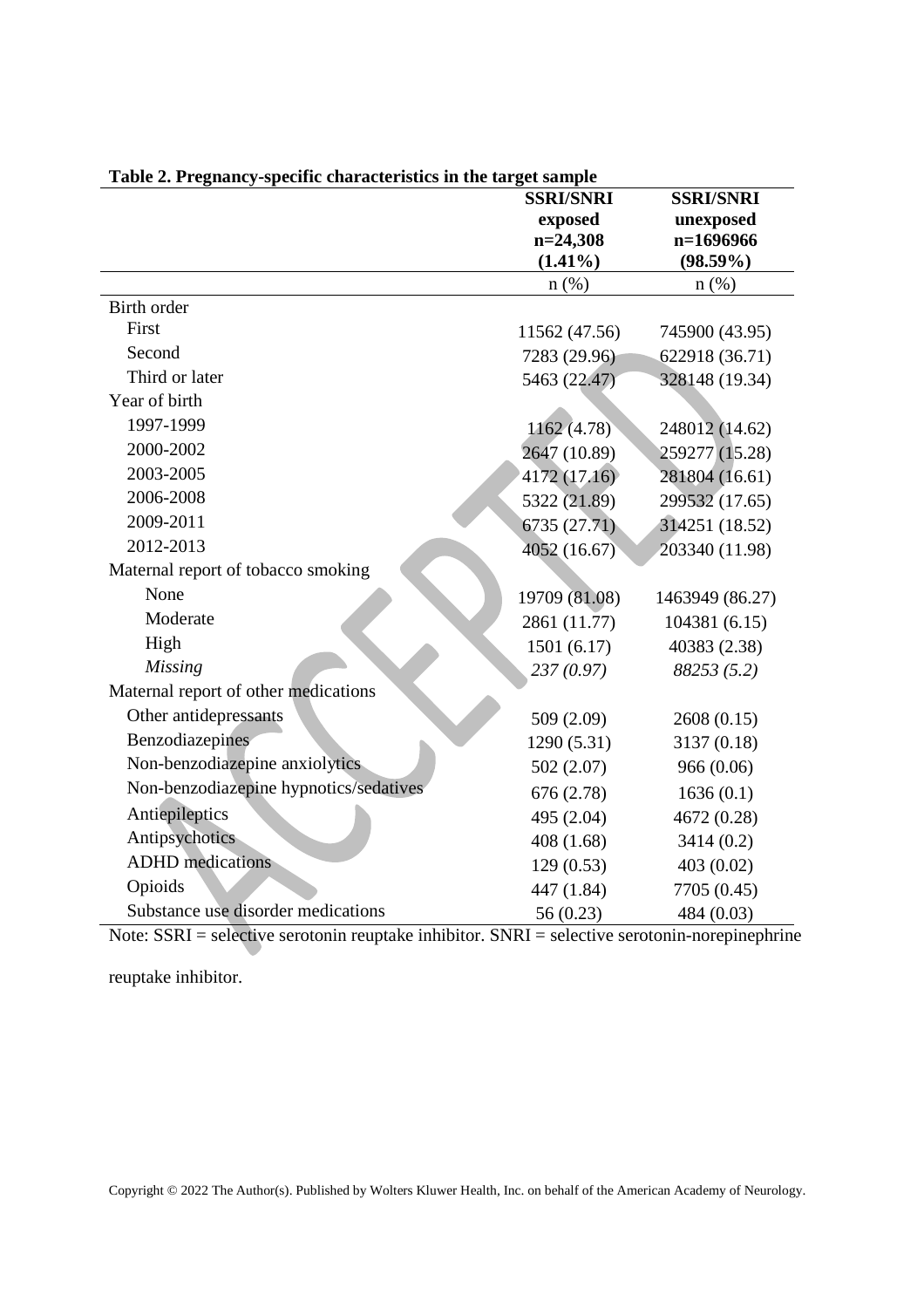| <b>SSRI/SNRI</b> | <b>SSRI/SNRI</b>         |
|------------------|--------------------------|
| exposed          | unexposed                |
|                  | n=1696966                |
|                  | $(98.59\%)$              |
| 294 (1.21)       | 10170(0.6)               |
| 3135 (12.9)      | 11624 (0.68)             |
| 2458 (10.11)     | 13958 (0.82)             |
| 1320 (5.43)      | 16621 (0.98)             |
| 569 (2.34)       | 4331 (0.26)              |
| 1580(6.5)        | 22418 (1.32)             |
| 2947 (12.12)     | 108687(6.4)              |
|                  |                          |
| 267(1.1)         | 19445(1.15)              |
| 8822 (36.29)     | 698739 (41.18)           |
| 13730 (56.48)    | 908654 (53.55)           |
| 1489 (6.13)      | 70128 (4.13)             |
|                  |                          |
| 261(1.07)        | 40119 (2.36)             |
| 3564 (14.66)     | 155765 (9.18)            |
| 10802 (44.44)    | 730715 (43.06)           |
| 9494 (39.06)     | 728410 (42.92)           |
| 187(0.77)        | 41957 (2.47)             |
|                  |                          |
| 21912 (90.14)    | 1350737 (79.6)           |
| 0(0)             | 164(0.01)                |
|                  | $n=24,308$<br>$(1.41\%)$ |

# **Table 3. Maternal characteristics in the target sample**

Note: SSRI = selective serotonin reuptake inhibitor. SNRI = selective serotonin-norepinephrine

reuptake inhibitor.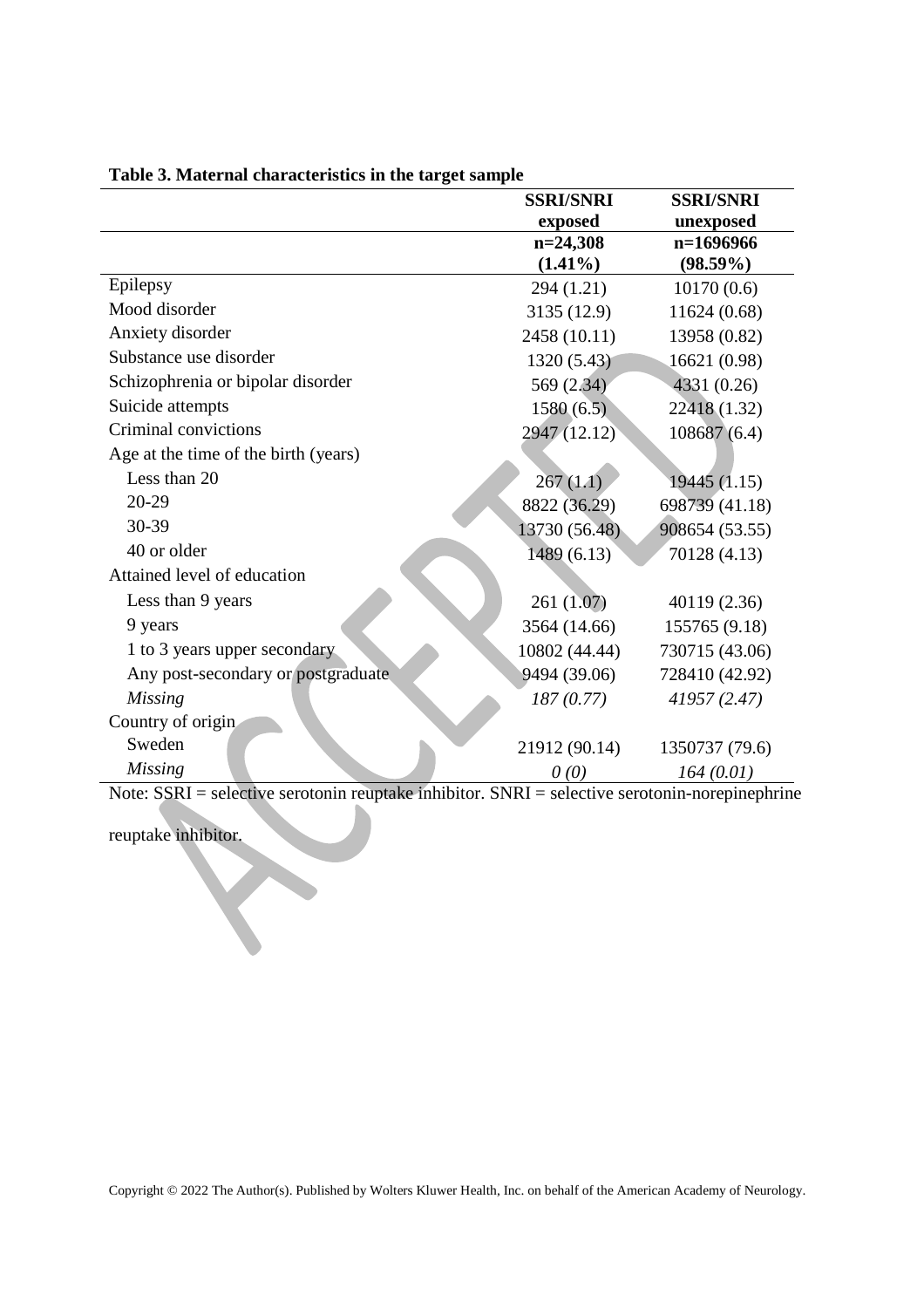|                                      | <b>SSRI/SNRI</b> | <b>SSRI/SNRI</b> |
|--------------------------------------|------------------|------------------|
|                                      | exposed          | unexposed        |
|                                      | $n=24,308$       | $n=1696966$      |
|                                      | $(1.41\%)$       | $(98.59\%)$      |
| Epilepsy                             | 180 (0.74)       | 8943 (0.53)      |
| Mood disorders                       | 269(1.11)        | 5605 (0.33)      |
| Anxiety disorder                     | 348 (1.43)       | 7677 (0.45)      |
| Substance use disorder               | 854 (3.51)       | 21608 (1.27)     |
| Schizophrenia or bipolar disorder    | 150(0.62)        | 3857 (0.23)      |
| Suicide attempts                     | 429(1.76)        | 14982 (0.88)     |
| Criminal convictions                 | 6443 (26.51)     | 335863 (19.79)   |
| Age at the time of the birth (years) |                  |                  |
| Less than 20                         | 99 (0.41)        | 5604 (0.33)      |
| $20 - 29$                            | 6167 (25.37)     | 439033 (25.87)   |
| 30-39                                | 13501 (55.54)    | 985890 (58.1)    |
| 40 or older                          | 4197 (17.27)     | 246285 (14.51)   |
| <b>Missing</b>                       | 344(1.42)        | 20154 (1.19)     |
| Attained level of education          |                  |                  |
| Less than 9 years                    | 318 (1.31)       | 37771 (2.23)     |
| 9 years                              | 3013 (12.4)      | 179457 (10.58)   |
| 1 to 3 years upper secondary         | 12533 (51.56)    | 820735 (48.36)   |
| Any post-secondary or postgraduate   | 7733 (31.81)     | 603014 (35.53)   |
| Missing                              | 711(2.92)        | 55989 (3.3)      |
| Country of origin                    |                  |                  |
| Sweden                               | 20899 (85.98)    | 1331796 (78.48)  |
| <b>Missing</b>                       | 347 (1.43)       | 20378 (1.2)      |

# **Table 4. Paternal characteristics in the target sample**

Note: SSRI = selective serotonin reuptake inhibitor. SNRI = selective serotonin-norepinephrine

reuptake inhibitor.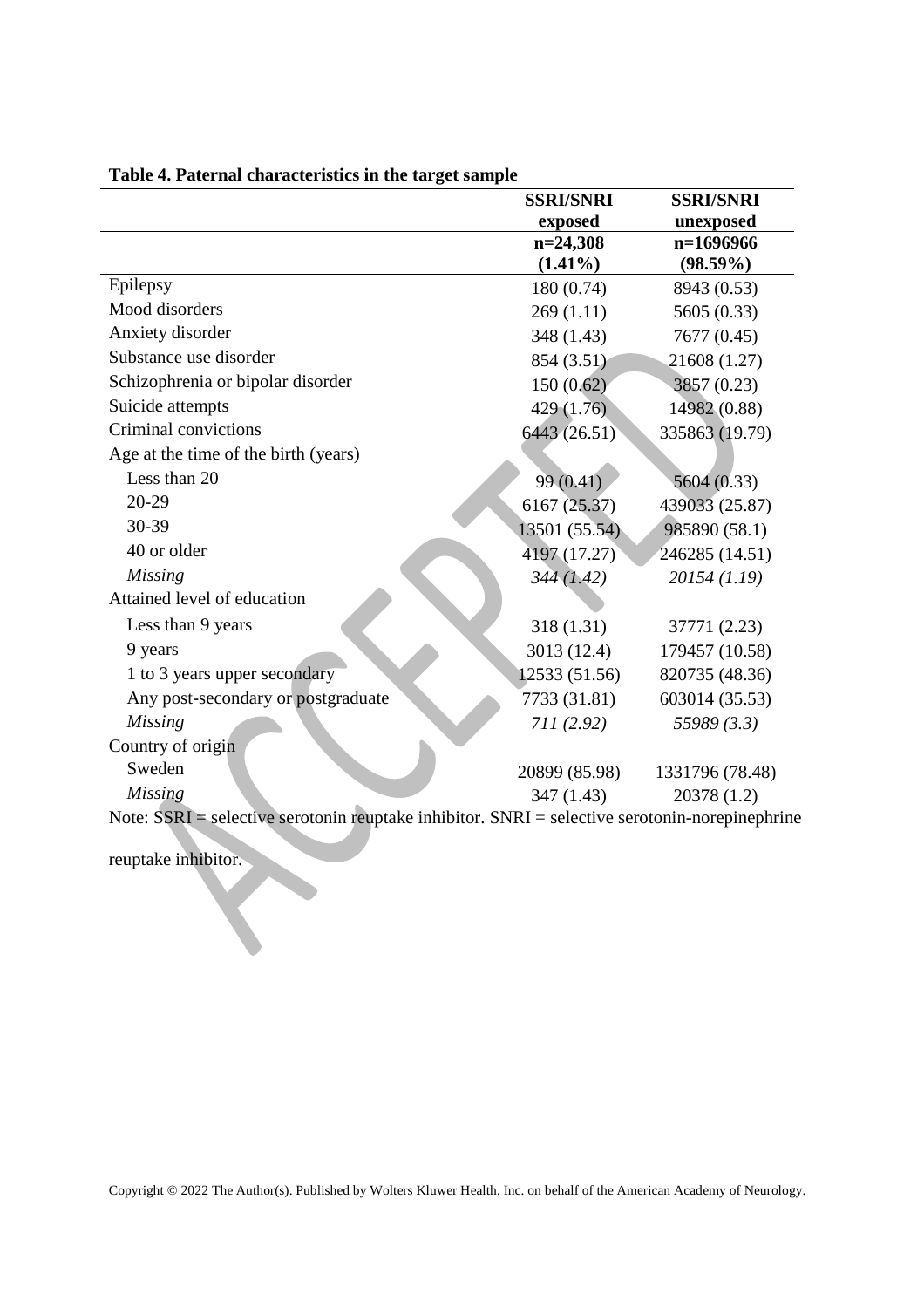|                                     | <b>SSRI/SNRI</b> | <b>SSRI/SNRI</b> |
|-------------------------------------|------------------|------------------|
|                                     | exposed          | unexposed        |
|                                     | $n=24,308$       | $n=1696966$      |
|                                     | $(1.41\%)$       | $(98.59\%)$      |
| Parental cohabitation status        |                  |                  |
| Not cohabitating                    | 2934 (12.07)     | 89156 (5.25)     |
| <b>Missing</b>                      | 279(1.15)        | 84882 (5)        |
| Family income (quintile)            |                  |                  |
| 1 <sup>st</sup>                     | 2088(8.6)        | 113874 (6.73)    |
| 2 <sup>nd</sup>                     | 3617 (14.88)     | 207203 (12.21)   |
| 3 <sup>rd</sup>                     | 8008 (32.94)     | 515020 (30.35)   |
| 4 <sup>th</sup>                     | 7704 (31.69)     | 582073 (34.3)    |
| 5 <sup>th</sup>                     | 2855 (11.75)     | 274083 (16.15)   |
| <b>Missing</b>                      | 36(0.15)         | 4713 (0.28)      |
| Neighborhood deprivation (quintile) |                  |                  |
| 1 <sup>st</sup>                     | 3231 (13.31)     | 291759 (17.23)   |
| 2 <sup>nd</sup>                     | 4318 (17.76)     | 302476 (17.82)   |
| 3 <sup>rd</sup>                     | 4549 (18.71)     | 299805 (17.67)   |
| 4 <sup>th</sup>                     | 5627 (23.15)     | 340757 (20.08)   |
| 5 <sup>th</sup>                     | 6550 (26.95)     | 458175 (27)      |
| <b>Missing</b>                      | 33(0.14)         | 3994 (0.24)      |

**Table 5. Family-level characteristics in the target sample**

Note: SSRI = selective serotonin reuptake inhibitor. SNRI = selective serotonin-norepinephrine

reuptake inhibitor.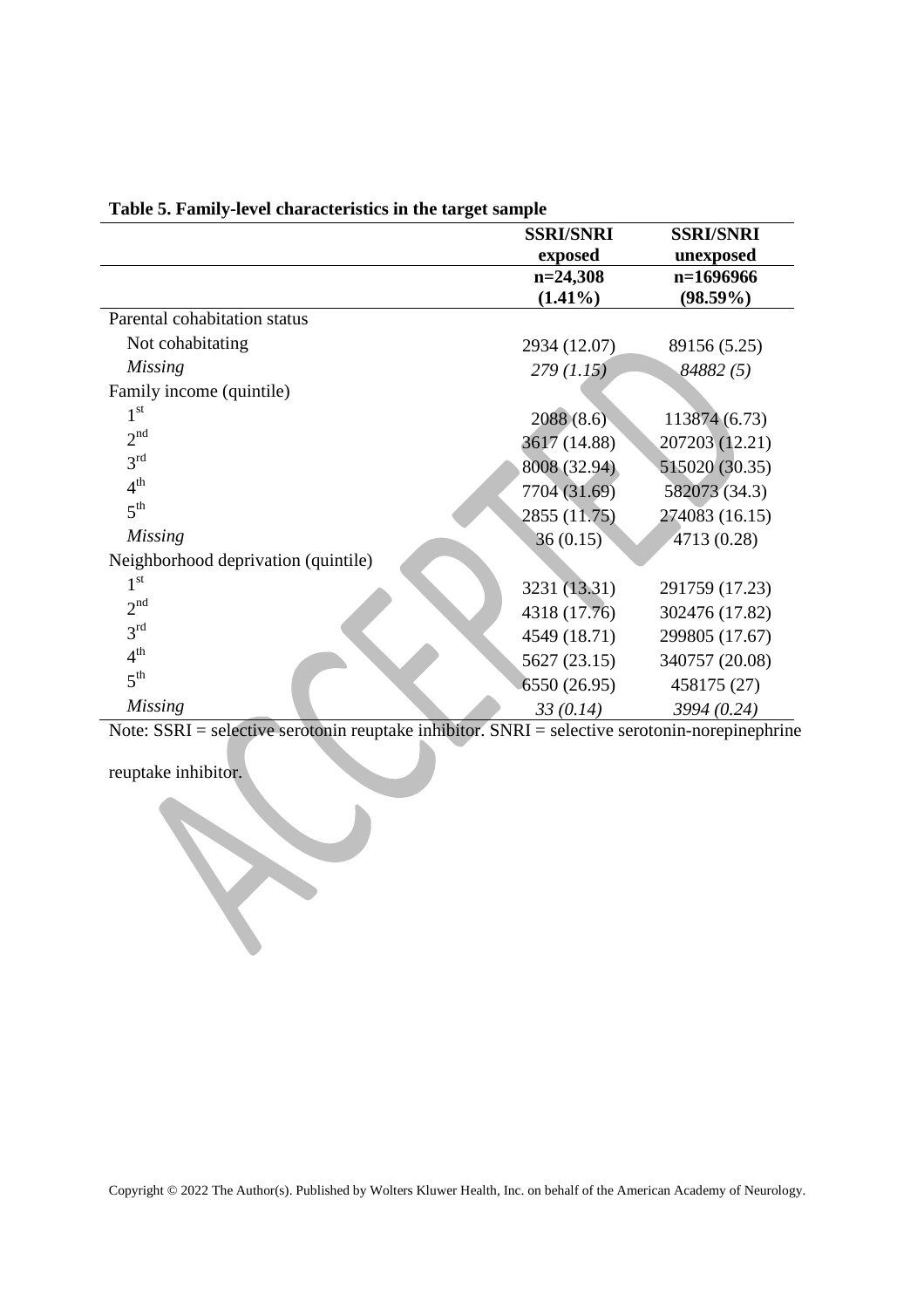| Table 6. Cumulative incidence of seizures in the analytic sample                                                       |                          |                  |                            |                  |
|------------------------------------------------------------------------------------------------------------------------|--------------------------|------------------|----------------------------|------------------|
|                                                                                                                        | <b>SSRI/SNRI exposed</b> |                  | <b>SSRI/SNRI</b> unexposed |                  |
|                                                                                                                        | N events                 | Events per 1,000 | N events                   | Events per 1,000 |
| <b>Neonatal Seizures</b>                                                                                               | 39                       | 1.68             | 1825                       | 1.19             |
| Epilepsy diagnosis by age $5^*$                                                                                        | 99                       | 5.35(0.547)      | 5325                       | 4.08(0.056)      |
| Note: $SSRI$ = selective serotonin reuptake inhibitor. $SNRI$ = selective serotonin-norepinephrine reuptake inhibitor. |                          |                  |                            |                  |

\* Kaplan-Meier estimates with standard errors.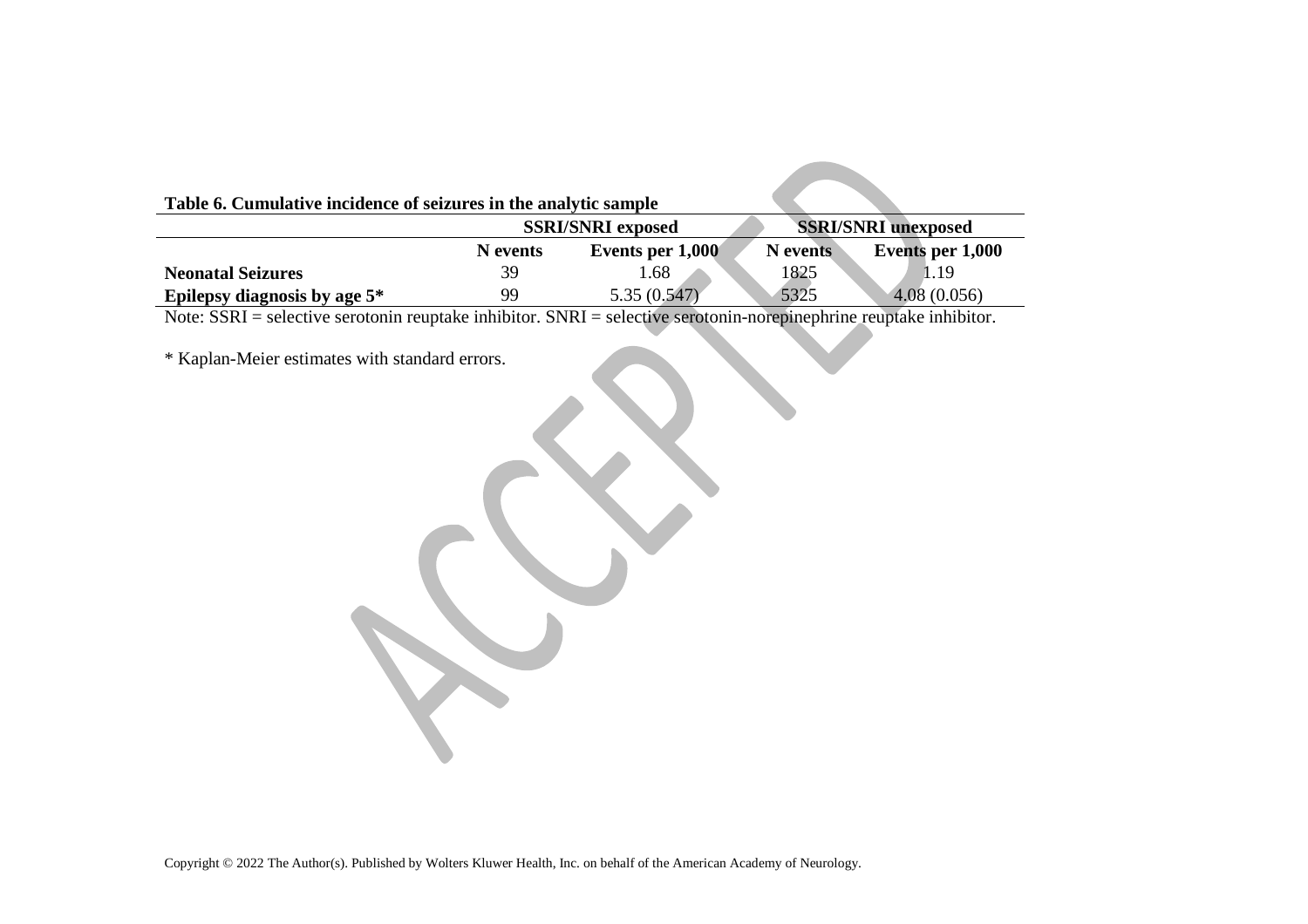|                          |         | <b>Unadjusted</b>    | <b>Adjusted for</b><br>maternal indications | <sup>b</sup> Additionally adjusted<br>for parental epilepsy | <sup>c</sup> Additionally adjusted<br>for all other covariates |
|--------------------------|---------|----------------------|---------------------------------------------|-------------------------------------------------------------|----------------------------------------------------------------|
|                          | N       | <b>RR (95% CI)</b>   | <b>RR (95% CI)</b>                          | <b>RR</b> (95% CI)                                          | <b>RR</b> (95% CI)                                             |
| <b>Neonatal Seizures</b> | 1551906 | 1.41(1.03, 1.94)     | 1.30(0.94, 1.80)                            | 1.30(0.94, 1.79)                                            | 1.10(0.79, 1.53)                                               |
|                          | N       | $HR (95\% CI)$       | HR $(95\% \text{ CI})$                      | $HR(95\% CI)$                                               | $HR (95\% CI)$                                                 |
| <b>Epilepsy</b>          | 1367087 | 1.21(1.03, 1.43)     | 1.13(0.95, 1.33)                            | 1.11(0.93, 1.31)                                            | 0.96(0.81, 1.14)                                               |
| <b>IT CONT</b>           |         | 1.11111<br>$C1$ TD T |                                             |                                                             |                                                                |

**Table 7. Associations between maternal-reported SSRI and SNRI use in pregnancy and seizures in children** 

Note: SSRI = selective serotonin reuptake inhibitor. SNRI = selective serotonin-norepinephrine reuptake inhibitor.

 $RR$  = relative risk. HR = hazard ratio. CI = confidence interval. <sup>a</sup>Adjusted for maternal mood and anxiety disorders. <sup>b</sup>Adjusted for maternal mood and anxiety disorders and maternal and paternal epilepsy. <sup>c</sup>Adjusted for maternal mood and anxiety disorders; maternal and paternal epilepsy; birth order; year of birth; maternal report of tobacco smoking during pregnancy; maternal report of other medications during pregnancy (i.e., other antidepressants, benzodiazepines, non-benzodiazepine anxiolytics, non-benzodiazepine hypnotics/sedatives, antiepileptics, antipsychotics, ADHD medications, opioids, and substance use disorder medications); maternal and paternal substance use disorder, schizophrenia or bipolar disorder, suicide attempts, criminal convictions, age at the time of birth, attained level of education, and country of origin; parental cohabitation status; family income neighborhood deprivation.

X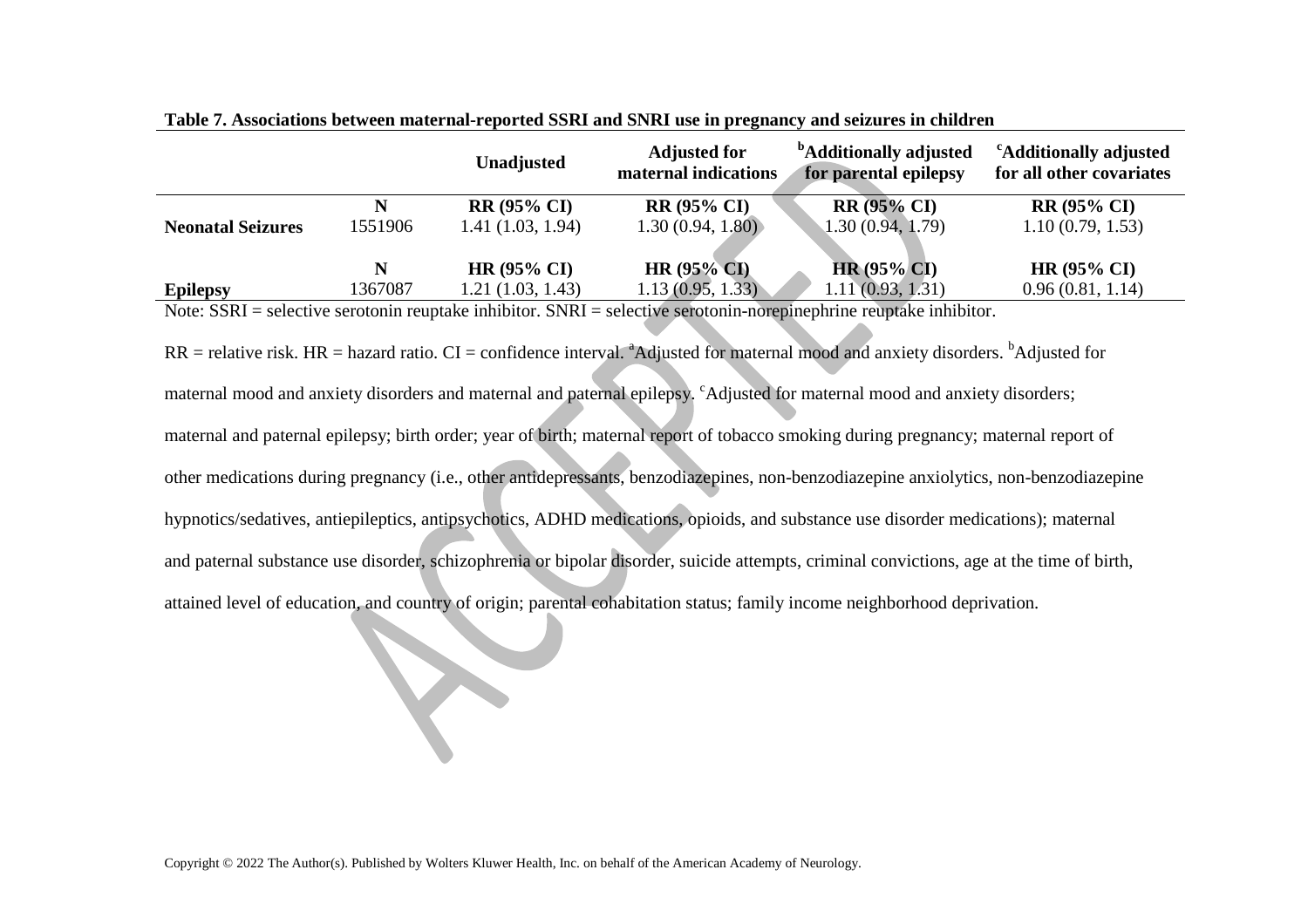# **WNL-2022-200576\_etab1 ---http://links.lww.com/WNL/B971**

## **WNL-2022-200576\_etab2 ---http://links.lww.com/WNL/B972**

#### **REFERENCES**

- 1. Cantarutti A, Merlino L, Giaquinto C, Corrao GJP, safety d. Use of antidepressant medication in pregnancy and adverse neonatal outcomes: A population based investigation. 2017;26(9):1100-1108.
- 2. Leibovitch L, Rymer-Haskel N, Schushan-Eisen I, Kuint J, Strauss T, Maayan-Metzger AJN. Short-term neonatal outcome among term infants after in utero exposure to serotonin reuptake inhibitors. 2013;104(1):65-70.
- 3. Hayes RM, Wu P, Shelton RC, et al. Maternal antidepressant use and adverse outcomes: a cohort study of 228,876 pregnancies. 2012;207(1):49. e41-49. e49.
- 4. Källén B, Reis MJJocp. Neonatal complications after maternal concomitant use of SSRI and other central nervous system active drugs during the second or third trimester of pregnancy. 2012;32(5):608-614.
- 5. Warburton W, Hertzman C, Oberlander TJAPS. A register study of the impact of stopping third trimester selective serotonin reuptake inhibitor exposure on neonatal health. 2010;121(6):471-479.
- 6. Davis RL, Rubanowice D, McPhillips H, et al. Risks of congenital malformations and perinatal events among infants exposed to antidepressant medications during pregnancy. 2007;16(10):1086-1094.
- 7. Maschi S, Clavenna A, Campi R, et al. Neonatal outcome following pregnancy exposure to antidepressants: a prospective controlled cohort study. 2008;115(2):283-289.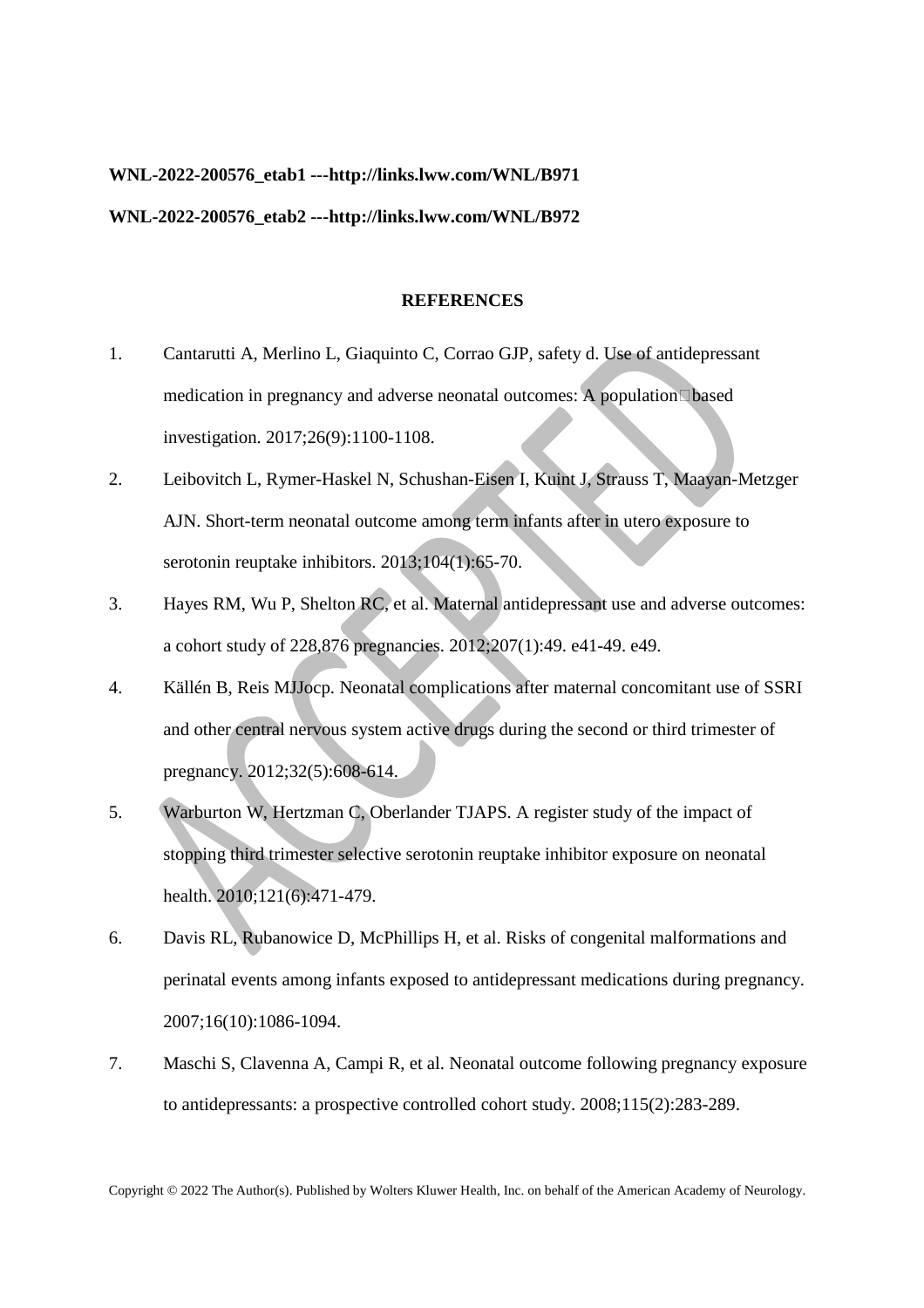- 8. Lennestål R, Källén BJJocp. Delivery outcome in relation to maternal use of some recently introduced antidepressants. 2007;27(6):607-613.
- 9. Levinson-Castiel R, Merlob P, Linder N, Sirota L, Klinger GJAop, medicine a. Neonatal abstinence syndrome after in utero exposure to selective serotonin reuptake inhibitors in term infants. 2006;160(2):173-176.
- 10. Wen SW, Yang Q, Garner P, et al. Selective serotonin reuptake inhibitors and adverse pregnancy outcomes. 2006;194(4):961-966.
- 11. Sanz EJ, De-las-Cuevas C, Kiuru A, Bate A, Edwards RJTL. Selective serotonin reuptake inhibitors in pregnant women and neonatal withdrawal syndrome: a database analysis. 2005;365(9458):482-487.
- 12. Källén BJAop, medicine a. Neonate characteristics after maternal use of antidepressants in late pregnancy. 2004;158(4):312-316.
- 13. Simon GE, Cunningham ML, Davis RLJAJoP. Outcomes of prenatal antidepressant exposure. 2002;159(12):2055-2061.
- 14. Mao Y, Pedersen LH, Christensen J, et al. Prenatal exposure to antidepressants and risk of epilepsy in childhood. 2016;25(11):1320-1330.
- 15. Zafeiriou D, Ververi A, Vargiami EJCn. The serotonergic system: its role in pathogenesis and early developmental treatment of autism. 2009;7(2):150-157.
- 16. Bozzi Y, Provenzano G, Casarosa SJEJoN. Neurobiological bases of autism–epilepsy comorbidity: a focus on excitation/inhibition imbalance. 2018;47(6):534-548.
- 17. Doshi-Velez F, Ge Y, Kohane IJP. Comorbidity clusters in autism spectrum disorders: an electronic health record time-series analysis. 2014;133(1):e54-e63.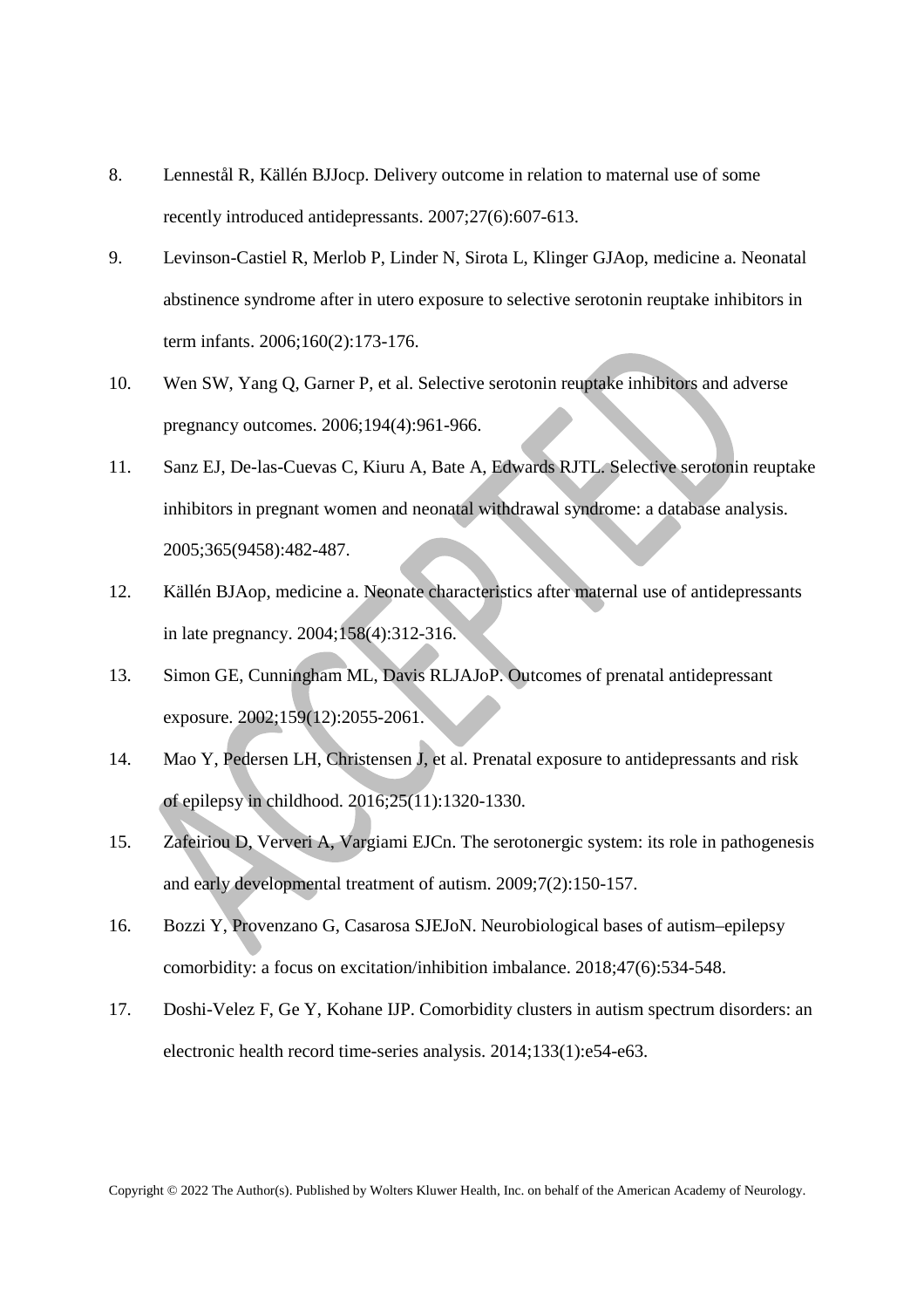- 18. Oberlander TF, Warburton W, Misri S, Aghajanian J, Hertzman CJAogp. Neonatal outcomes after prenatal exposure to selective serotonin reuptake inhibitor antidepressants and maternal depression using population-based linked health data. 2006;63(8):898-906.
- 19. Uguz FJJocp. The use of antidepressant medications during pregnancy and the risk of neonatal seizures: a systematic review. 2019;39(5):479-484.
- 20. Hesdorffer DC, Hauser WA, Annegers JF, Cascino GJAoNOJotANA, Society tCN. Major depression is a risk factor for seizures in older adults. 2000;47(2):246-249.
- 21. Hesdorffer DC, Hauser WA, Olafsson E, Ludvigsson P, Kjartansson O. Depression and suicide attempt as risk factors for incident unprovoked seizures. *Annals of neurology.*  2006;59(1):35-41.
- 22. Hesdorffer DC, Ishihara L, Mynepalli L, Webb DJ, Weil J, Hauser WAJAon. Epilepsy, suicidality, and psychiatric disorders: a bidirectional association. 2012;72(2):184-191.
- 23. Källén B, Källén K. The Swedish Medical Birth Register-a summary of content and quality. 2003.
- 24. Cnattingius S, Ericson A, Gunnarskog J, Källén BJSjosm. A quality study of a medical birth registry. 1990;18(2):143-148.
- 25. Organization WH. WHO Collaborating Centre for Drug Statistics Methodology: ATC classification index with DDDs and Guidelines for ATC classification and DDD assignment. *Oslo, Norway: Norwegian Institute of Public Health.* 2006.
- 26. Sweden SJÖ, Sweden. Multi-Generation Register 2009—A Description of Contents and Quality. 2010.
- 27. Ludvigsson JF, Andersson E, Ekbom A, et al. External review and validation of the Swedish national inpatient register. 2011;11(1):450.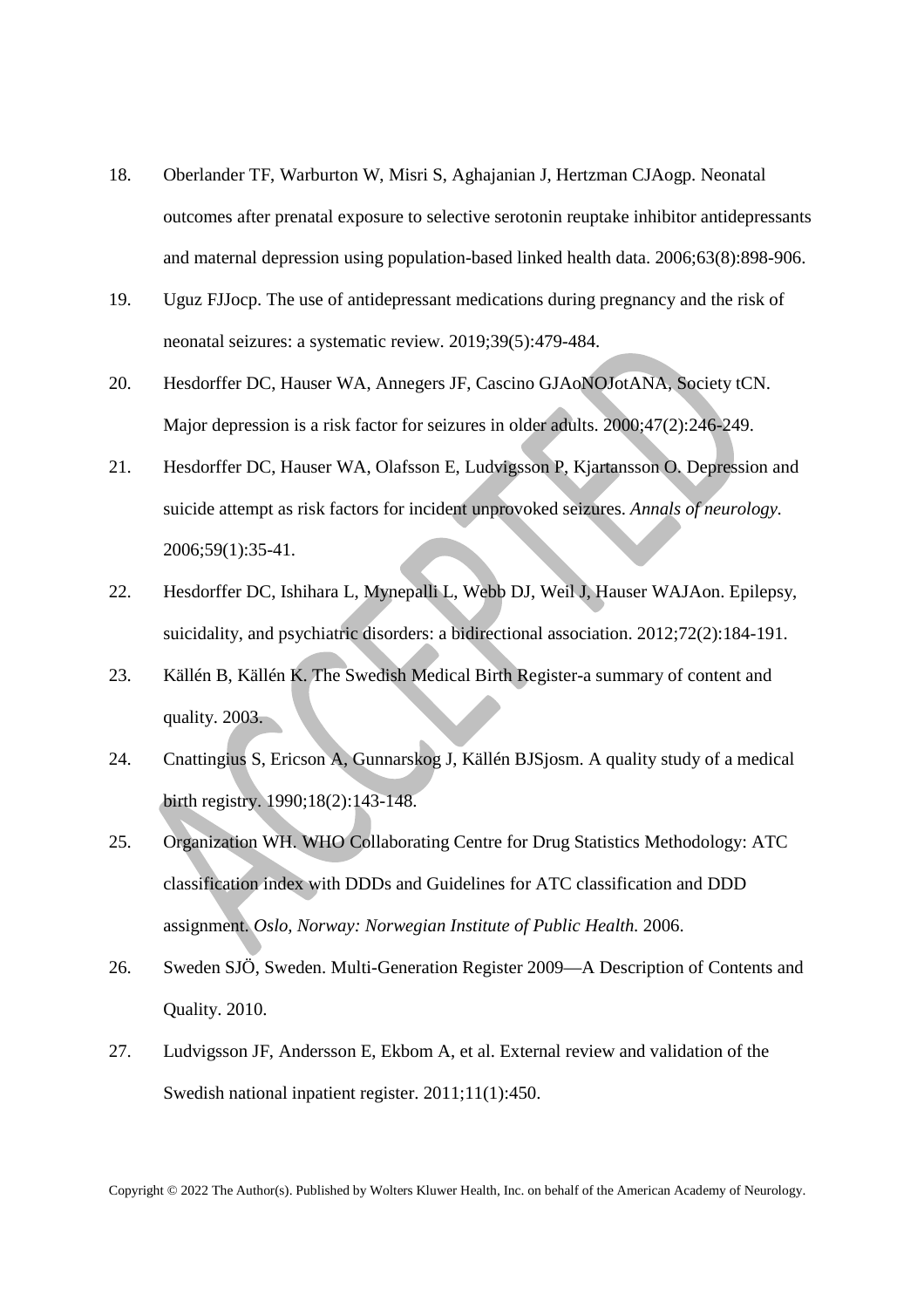- 28. Ludvigsson JF, Svedberg P, Olén O, Bruze G, Neovius MJEjoe. The longitudinal integrated database for health insurance and labour market studies (LISA) and its use in medical research. 2019;34(4):423-437.
- 29. Baldin E, Hauser WA, Pack A, Hesdorffer DCJE. Stress is associated with an increased risk of recurrent seizures in adults. 2017;58(6):1037-1046.
- 30. Hesdorffer DC, Caplan R, Berg ATJE. Familial clustering of epilepsy and behavioral disorders: evidence for a shared genetic basis. 2012;53(2):301-307.
- 31. Sariaslan A, Långström N, D'Onofrio B, Hallqvist J, Franck J, Lichtenstein PJIjoe. The impact of neighbourhood deprivation on adolescent violent criminality and substance misuse: a longitudinal, quasi-experimental study of the total Swedish population. 2013;42(4):1057-1066.
- 32. Poduri A, Lowenstein D. Epilepsy genetics--past, present, and future. *Current opinion in genetics & development.* 2011;21(3):325-332.
- 33. Sujan AC, Öberg AS, Quinn PD, D'Onofrio BMJJoCP, Psychiatry. Annual Research Review: Maternal antidepressant use during pregnancy and offspring neurodevelopmental problems–a critical review and recommendations for future research. 2019;60(4):356-376.
- 34. Bonari L, Pinto N, Ahn E, Einarson A, Steiner M, Koren GJTCJoP. Perinatal risks of untreated depression during pregnancy. 2004;49(11):726-735.
- 35. Mrzljak L, Uylings HB, Van Eden GG, Judáš M. Neuronal development in human prefrontal cortex in prenatal and postnatal stages. In: *Progress in brain research.* Vol 85. Elsevier; 1991:185-222.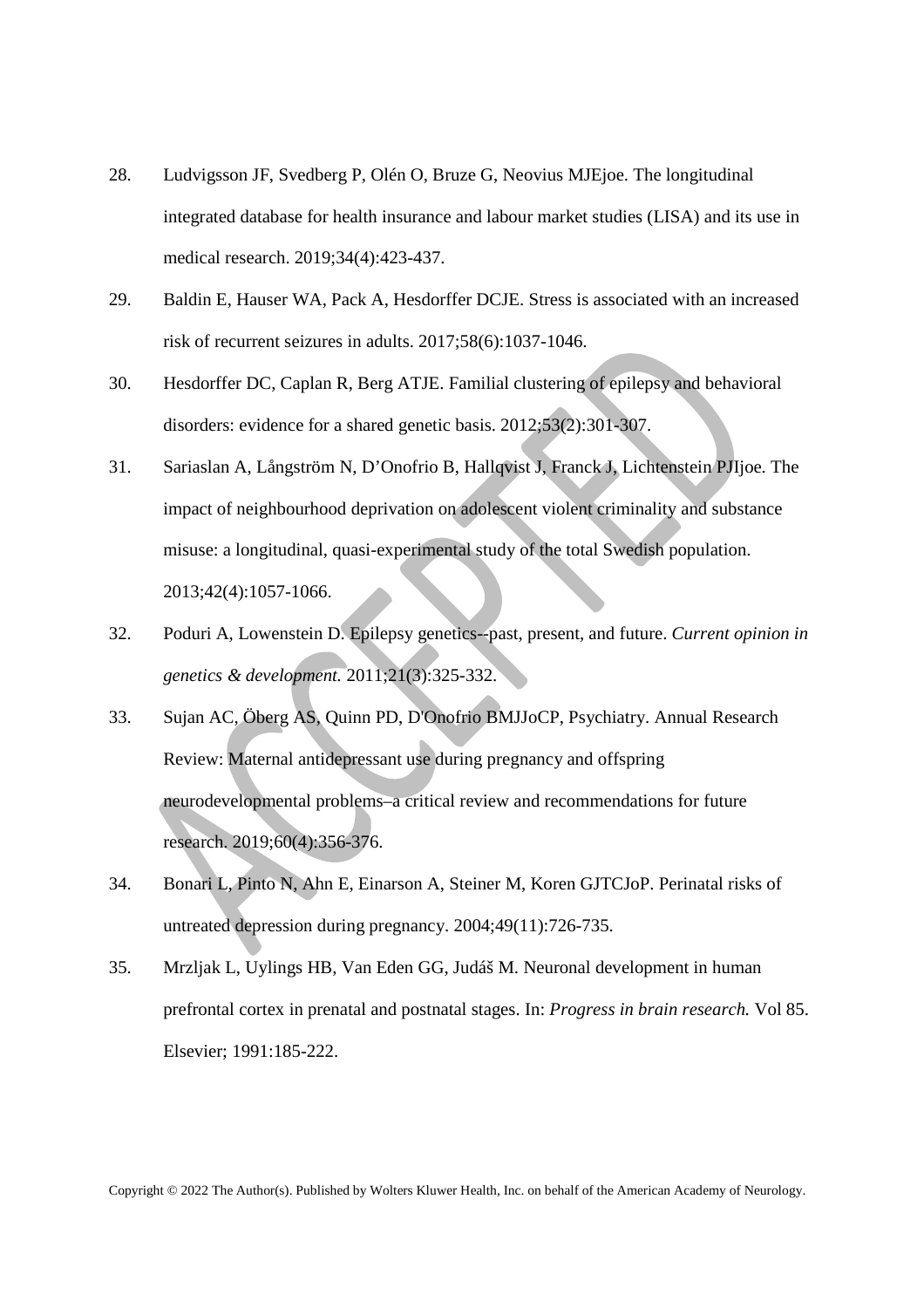- 36. Bouyssi-Kobar M, du Plessis AJ, McCarter R, et al. Third trimester brain growth in preterm infants compared with in utero healthy fetuses. *Pediatrics.* 2016;138(5).
- 37. Flores-Pajot M-C, Ofner M, Do MT, Lavigne E, Villeneuve PJ. Childhood autism spectrum disorders and exposure to nitrogen dioxide, and particulate matter air pollution: a review and meta-analysis. *Environmental research.* 2016;151:763-776.
- 38. Sujan AC, Rickert ME, Öberg AS, et al. Associations of maternal antidepressant use during the first trimester of pregnancy with preterm birth, small for gestational age, autism spectrum disorder, and attention-deficit/hyperactivity disorder in offspring. 2017;317(15):1553-1562.
- 39. Stephansson O, Granath F, Svensson T, Haglund B, Ekbom A, Kieler HJCe. Drug use during pregnancy in Sweden–assessed by the Prescribed Drug Register and the Medical Birth Register. 2011;3:43.